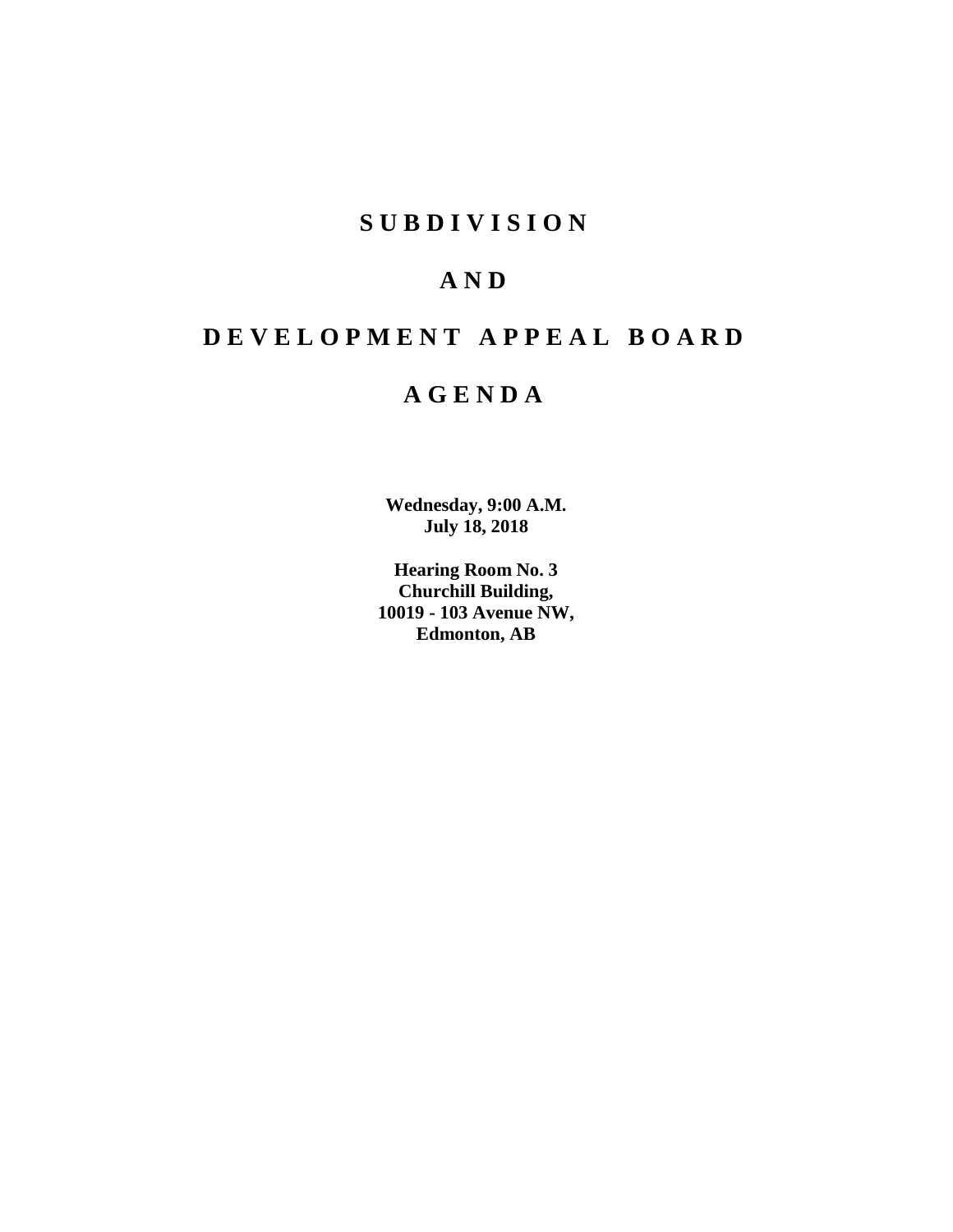# **SUBDIVISION AND DEVELOPMENT APPEAL BOARD HEARING ROOM NO. 3**

|              | 9:00 A.M.   | SDAB-D-18-104 | Erect a Fence $@$ 2.44 metres in Height in the<br>interior Side Yard (north side property line)<br>9124 - 151 Street NW<br>Project No.: 282740922-001 |
|--------------|-------------|---------------|-------------------------------------------------------------------------------------------------------------------------------------------------------|
| $\mathbf{H}$ | 10:30 A.M.  | SDAB-D-18-103 | Leave as built a Single Detached House.<br>2674 - Maple Way NW<br>Project No.: 270028546-002                                                          |
| Ш            | $1:30$ P.M. | SDAB-D-18-100 | Change the Use from General Retail Stores to<br>Child Care Services (78 Children)<br>16720 - 76 Street NW<br>Project No.: 224518430-025               |

*NOTE: Unless otherwise stated, all references to "Section numbers" refer to the authority under the Edmonton Zoning Bylaw 12800.*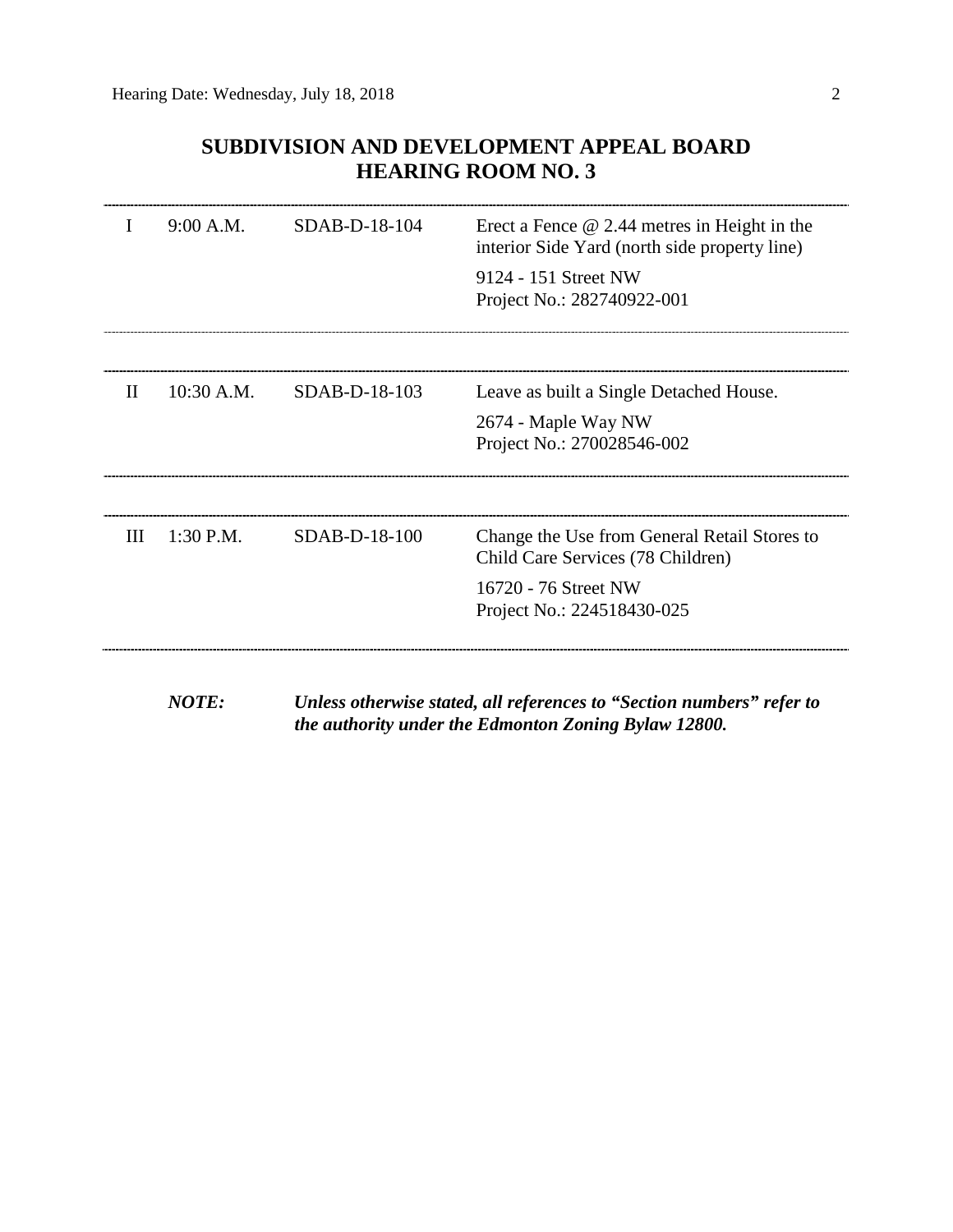| <b>ITEM I: 9:00 A.M.</b> |                                                                                        | FILE: SDAB-D-18-104                                                                                |  |  |
|--------------------------|----------------------------------------------------------------------------------------|----------------------------------------------------------------------------------------------------|--|--|
|                          | AN APPEAL FROM THE DECISION OF THE DEVELOPMENT OFFICER BY A<br><b>COMMUNITY LEAGUE</b> |                                                                                                    |  |  |
|                          | <b>APPELLANT:</b>                                                                      | <b>Jasper Park Community League</b>                                                                |  |  |
|                          | <b>APPLICATION NO.:</b>                                                                | 282740922-001                                                                                      |  |  |
|                          | <b>APPLICATION TO:</b>                                                                 | Erect a Fence $@$ 2.44 metres in Height in<br>the interior Side Yard (north side property<br>line) |  |  |
|                          | <b>DECISION OF THE</b><br>DEVELOPMENT AUTHORITY:                                       | Approved with Conditions                                                                           |  |  |
|                          | <b>DECISION DATE:</b>                                                                  | May 30, 2018                                                                                       |  |  |
|                          | <b>DATE OF APPEAL:</b>                                                                 | June 20, 2018                                                                                      |  |  |
|                          | <b>NOTIFICATION PERIOD:</b>                                                            | June 5, 2018 through June 26, 2018                                                                 |  |  |
|                          | <b>RESPONDENT:</b>                                                                     | M. Hrehoruk                                                                                        |  |  |
|                          | MUNICIPAL DESCRIPTION<br>OF SUBJECT PROPERTY:                                          | 9124 - 151 Street NW                                                                               |  |  |
|                          | <b>LEGAL DESCRIPTION:</b>                                                              | Plan 2768HW Blk 5 Lot 8                                                                            |  |  |
|                          | ZONE:                                                                                  | RF1-Single Detached Residential Zone                                                               |  |  |
|                          | <b>OVERLAY:</b>                                                                        | Mature Neighbourhood Overlay                                                                       |  |  |
|                          | STATUTORY PLAN:                                                                        | N/A                                                                                                |  |  |
|                          |                                                                                        |                                                                                                    |  |  |

# *Grounds for Appeal*

The Appellant provided the following reasons for appealing the decision of the Development Authority:

> On behalf of the Jasper Park Community League we are appealing the development approval granted to construct a 2.44m fence on the property of 9124 - 151 St. In that it is out of character with the community of Jasper Park as well as out of character with the fencing construction in the city of Edmonton.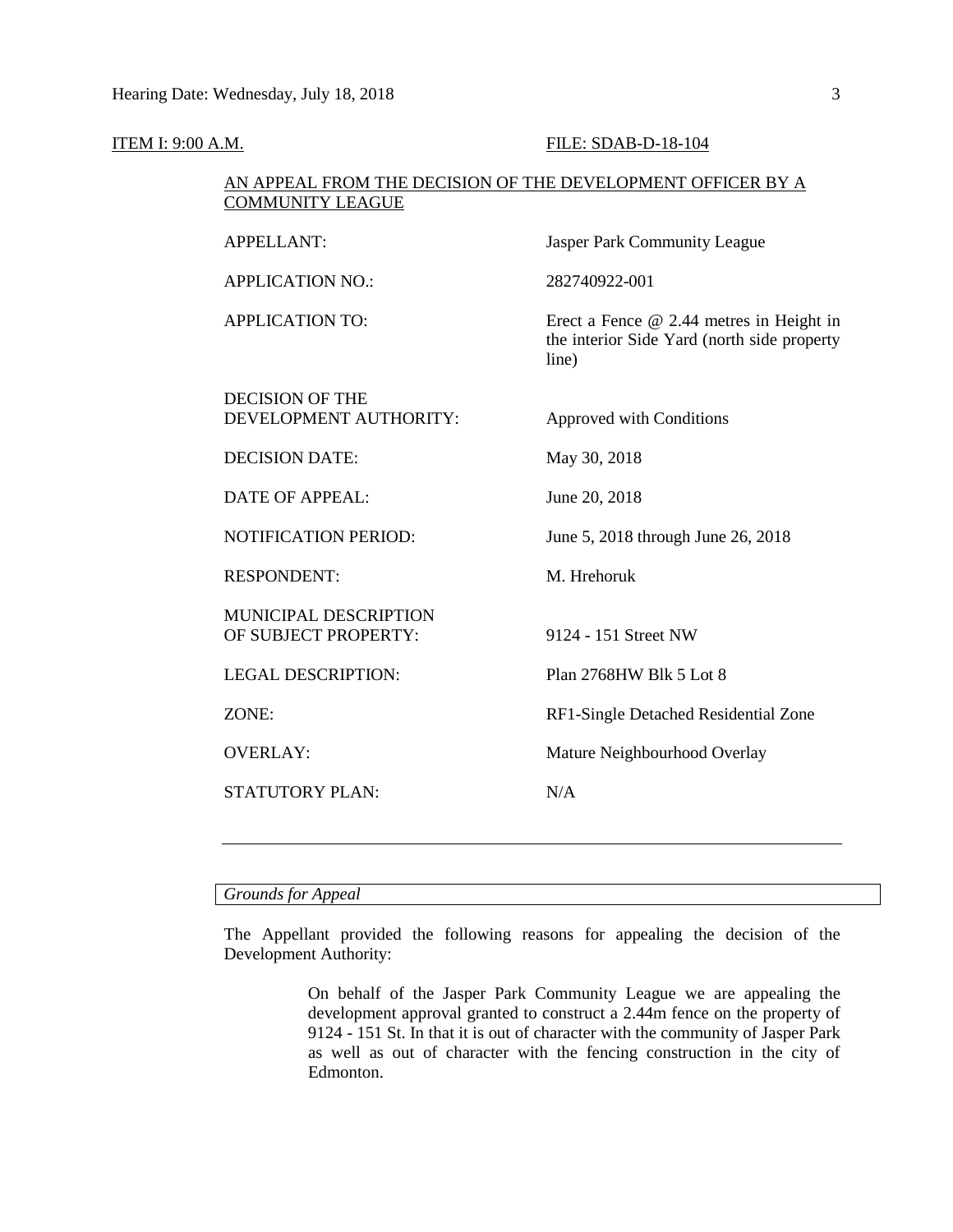#### *General Matters*

#### **Appeal Information:**

The *Municipal Government Act*, RSA 2000, c M-26 states the following:

#### **Grounds for Appeal**

**685(1)** If a development authority

- (a) fails or refuses to issue a development permit to a person,
- (b) issues a development permit subject to conditions, or
- (c) issues an order under section 645,

the person applying for the permit or affected by the order under section 645 may appeal to the subdivision and development appeal board.

**(2)** In addition to an applicant under subsection (1), any person affected by an order, decision or development permit made or issued by a development authority may appeal to the subdivision and development appeal board.

### **Appeals**

**686(1)** A development appeal to a subdivision and development appeal board is commenced by filing a notice of the appeal, containing reasons, with the board,

- (a) in the case of an appeal made by a person referred to in section 685(1)
	- (i) with respect to an application for a development permit,
		- (A) within 21 days after the date on which the written decision is given under section 642, or
		- (B) if no decision is made with respect to the application within the 40-day period, or within any extension of that period under section 684, within 21 days after the date the period or extension expires,
		- or
	- (ii) with respect to an order under section 645, within 21 days after the date on which the order is made, or
- (b) in the case of an appeal made by a person referred to in section 685(2), within 21 days after the date on which the notice of the issuance of the permit was given in accordance with the land use bylaw.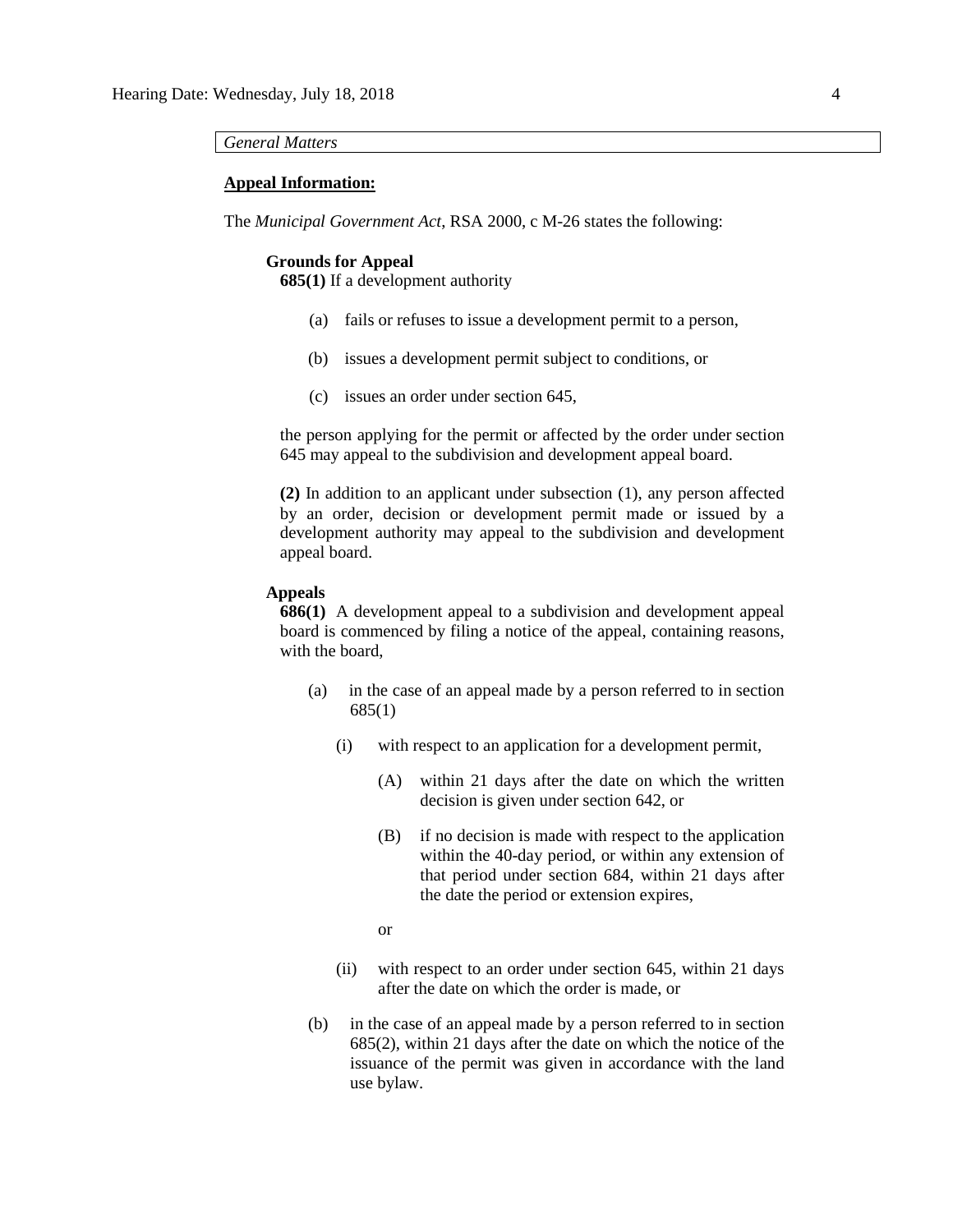#### **Hearing and Decision**

**687(3)** In determining an appeal, the subdivision and development appeal board

…

- (a.1) must comply with the land use policies;
- (a.2) subject to section 638, must comply with any applicable statutory plans;
- (a.3) subject to clause (d), must comply with any land use bylaw in effect;
	- …
	- (c) may confirm, revoke or vary the order, decision or development permit or any condition attached to any of them or make or substitute an order, decision or permit of its own;
	- (d) may make an order or decision or issue or confirm the issue of a development permit even though the proposed development does not comply with the land use bylaw if, in its opinion,
		- (i) the proposed development would not
			- (A) unduly interfere with the amenities of the neighbourhood, or
			- (B) materially interfere with or affect the use, enjoyment or value of neighbouring parcels of land,
		- and
		- (ii) the proposed development conforms with the use prescribed for that land or building in the land use bylaw.

#### **General Provisions from the** *Edmonton Zoning Bylaw:*

Under section 110.1, the **General Purpose** of the **(RF1) Single Detached Residential Zone** is to provide for Single Detached Housing while allowing other forms of small scale housing in the form of Secondary Suites, and Garden Suites, as well as Semidetached Housing and Duplex Housing under certain conditions.

Under section 110.2(5), **Single Detached Housing** is a **Permitted Use** in the **(RF1) Single Detached Residential Zone.**

Under section 7.2(8), **Single Detached Housing** means "development consisting of a building containing only one Dwelling, which is separate from any other Dwelling or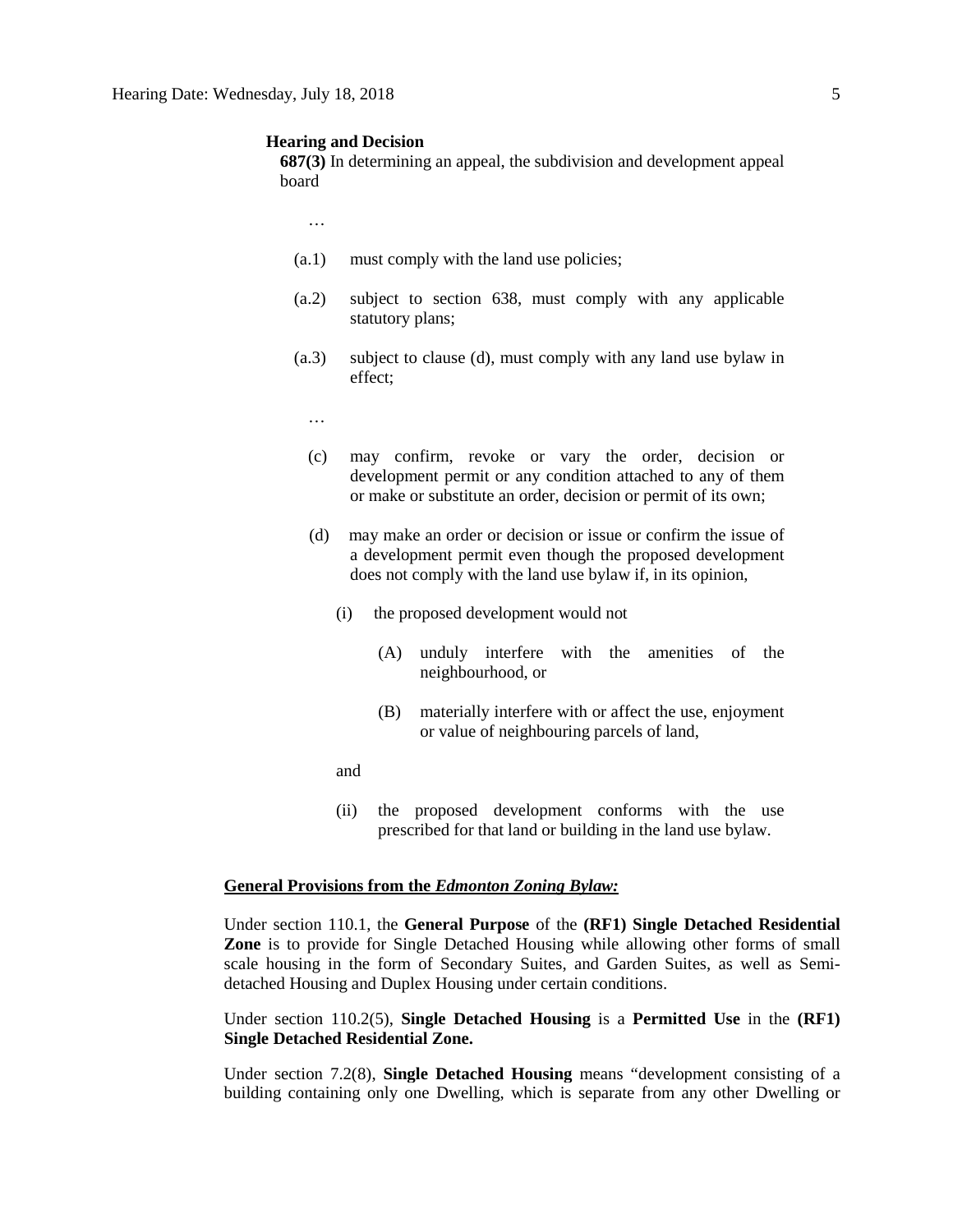building. Where a Secondary Suite is a Permitted or Discretionary Use in a Zone, a building which contains Single Detached Housing may also contain a Secondary Suite. This Use includes Mobile Homes which conform to Section 78 of this Bylaw."

Under section 6.1, **Accessory** is "a Use or building naturally or normally incidental, subordinate, and devoted to the principal Use or building, and located on the same lot or Site."

Under section 6.1, a **Fence** means "a structure constructed at ground level, used to prevent or restrict passage, provide visual screening, noise attenuation, Landscaping, or to mark a boundary."

#### *Height*

Under section 49.1, Fences, walls and gates:

- a. The regulations contained within Section 49.1 of this Bylaw apply to:
	- i. the Height of the material used in the construction of a Fence, wall, or gate, such as but not limited to boards, panels, masonry, ornamental iron, and chain link, plus any additional elements used for screening, such as, but not limited to, lattice.
- b. Notwithstanding subsection  $49(1)(a)$ , the regulations for Fences, walls, and gates contained within this Section do not apply to the Height of the posts or other supporting material used to anchor the Fence, wall, or gate.
- c. The Height of a Fence, wall, or gate shall be measured from the general ground level 0.5 m back from the property line of the Site on which the Fence, wall, or gate is to be constructed.
- d. on an Interior Site, the **Height** of a **Fence**, wall, or gate shall not exceed
	- i. 1.2 metres for the portion of the Fence, wall, or gate constructed in the Front Yard
	- ii. 1.85 metres in all other Yards.
	- …
- g. in the case where the **permitted Height** of a Fence, wall, or gate is 1.85 metres, the Development Officer may vary the Height of the Fence, wall, or gate to a maximum of 2.44 metres, in order to provide an additional screening to the public roadways or incompatible adjacent Users.

### **Development Officer's Determination**

**Fence Height –** The fence north of the side property line shared with 9128 – 151 Street NW is 2.44 meters high, instead of 1.85 metres (Section 49.1(g)) [unedited]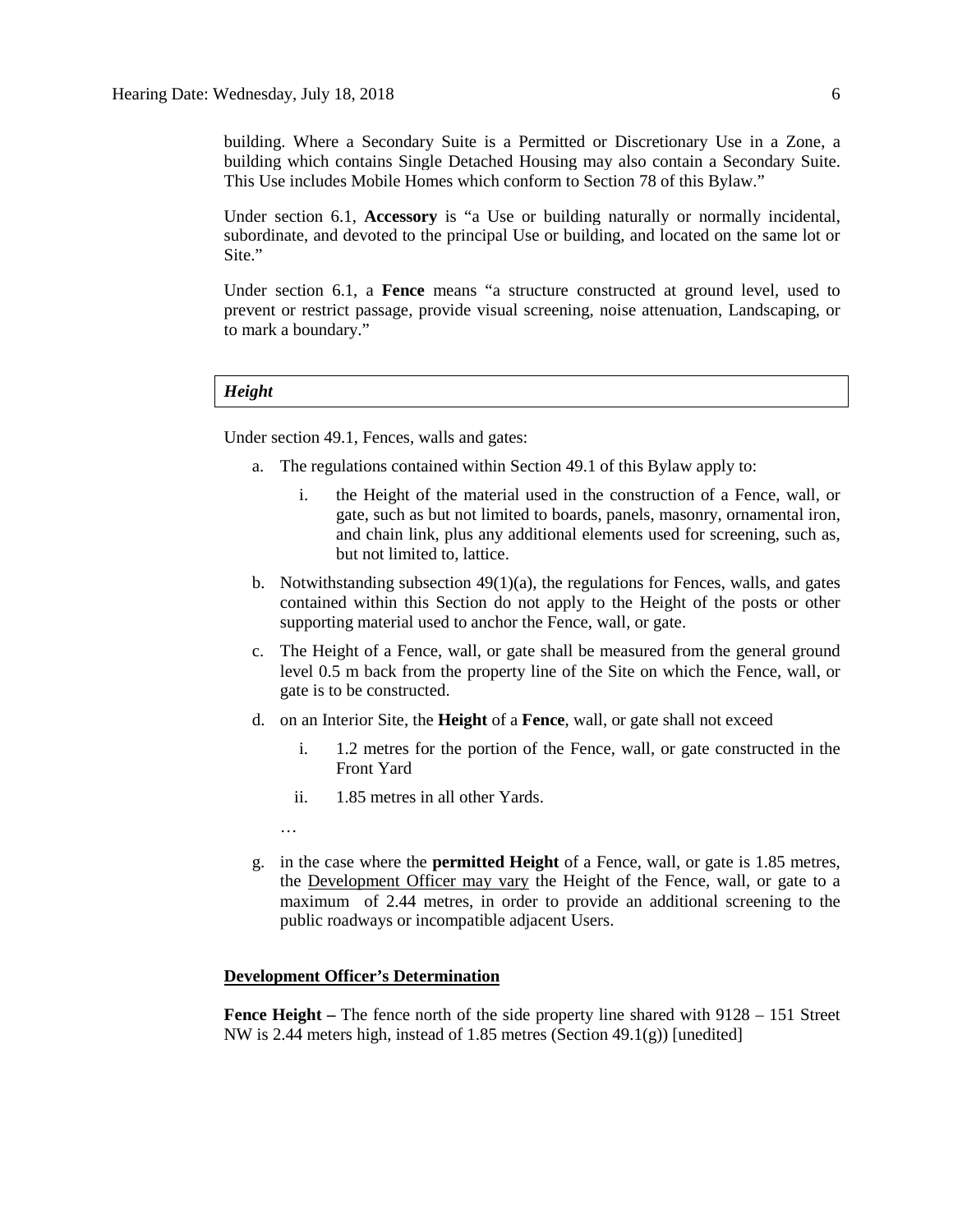# Notice to Applicant/Appellant

Provincial legislation requires that the Subdivision and Development Appeal Board issue its official decision in writing within fifteen days of the conclusion of the hearing.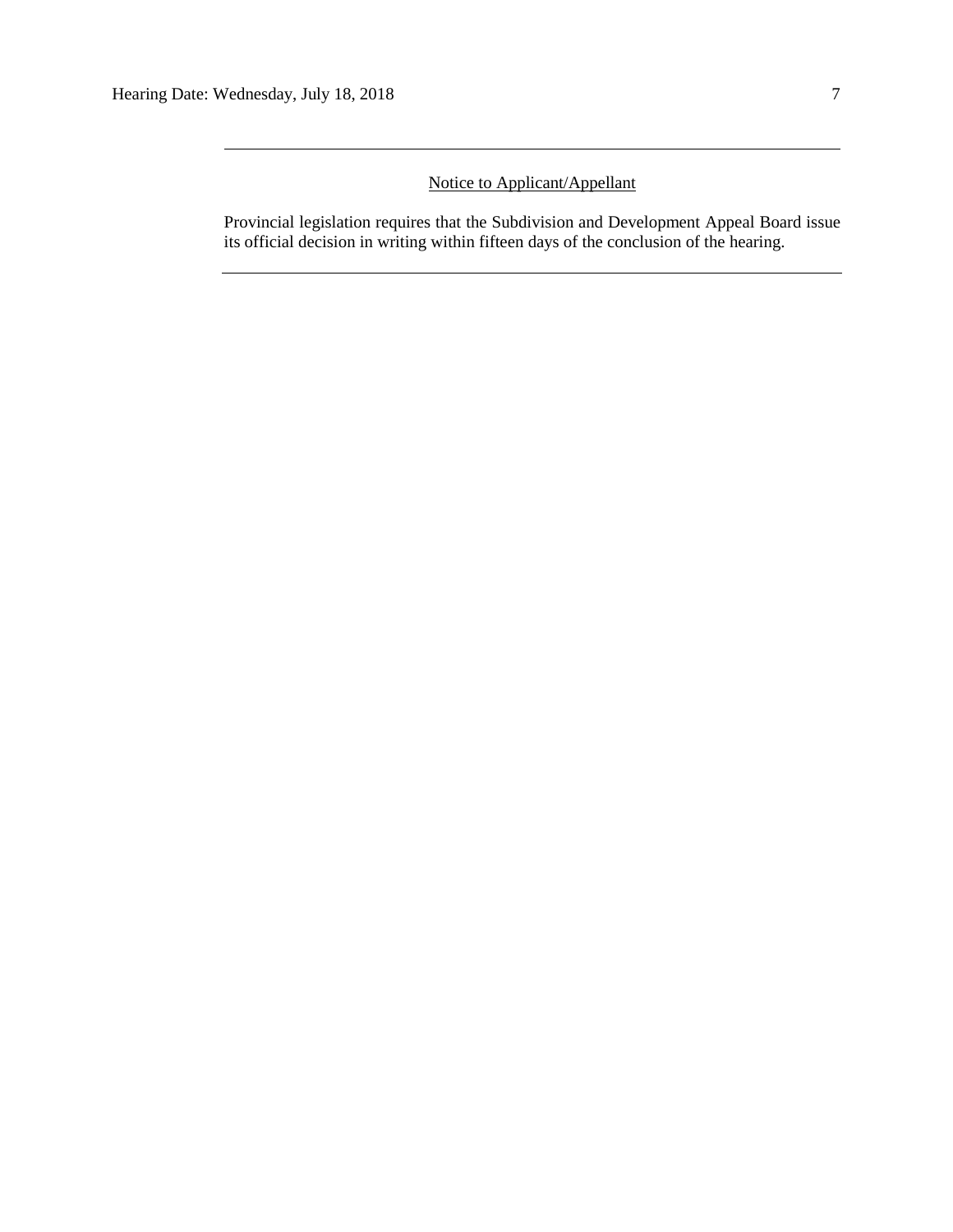| <b>Imonton</b>                                                                                                                                                                                                                               | Project Number: 282740922-001<br><b>Application Date:</b><br>MAY 18, 2018<br>Printed:<br>June 21, 2018 at 8:17 AM<br>Page:<br>$1$ of $2$                                                                                                                                                                                                                                                                                                                                                                                                                                                                                                                                                                                                                                                                          |
|----------------------------------------------------------------------------------------------------------------------------------------------------------------------------------------------------------------------------------------------|-------------------------------------------------------------------------------------------------------------------------------------------------------------------------------------------------------------------------------------------------------------------------------------------------------------------------------------------------------------------------------------------------------------------------------------------------------------------------------------------------------------------------------------------------------------------------------------------------------------------------------------------------------------------------------------------------------------------------------------------------------------------------------------------------------------------|
|                                                                                                                                                                                                                                              | <b>Minor Development Permit</b>                                                                                                                                                                                                                                                                                                                                                                                                                                                                                                                                                                                                                                                                                                                                                                                   |
| This document is a record of a Development Permit application, and a record of the decision for the undertaking described below, subject to<br>the limitations and conditions of this permit, of the Edmonton Zoning Bylaw 12800 as amended. |                                                                                                                                                                                                                                                                                                                                                                                                                                                                                                                                                                                                                                                                                                                                                                                                                   |
| Applicant                                                                                                                                                                                                                                    | <b>Property Address(es) and Legal Description(s)</b><br>9124 - 151 STREET NW<br>Plan 2768HW Blk 5 Lot 8                                                                                                                                                                                                                                                                                                                                                                                                                                                                                                                                                                                                                                                                                                           |
| <b>Scope of Permit</b>                                                                                                                                                                                                                       |                                                                                                                                                                                                                                                                                                                                                                                                                                                                                                                                                                                                                                                                                                                                                                                                                   |
| To errect a Fence @ 2.44m in Height in the interior Side Yard (north side property line).                                                                                                                                                    |                                                                                                                                                                                                                                                                                                                                                                                                                                                                                                                                                                                                                                                                                                                                                                                                                   |
| <b>Permit Details</b>                                                                                                                                                                                                                        |                                                                                                                                                                                                                                                                                                                                                                                                                                                                                                                                                                                                                                                                                                                                                                                                                   |
| # of Dwelling Units Add/Remove: 0<br>Client File Reference Number:<br>Minor Dev. Application Fee: Fence<br>Secondary Suite Included ?: N                                                                                                     | Class of Permit: Class B<br>Lot Grading Needed?:<br>New Sewer Service Required: Y<br>Stat. Plan Overlay/Annex Area: Mature Neighbourhood<br>Overlay                                                                                                                                                                                                                                                                                                                                                                                                                                                                                                                                                                                                                                                               |
| I/We certify that the above noted details are correct.                                                                                                                                                                                       |                                                                                                                                                                                                                                                                                                                                                                                                                                                                                                                                                                                                                                                                                                                                                                                                                   |
| Applicant signature:                                                                                                                                                                                                                         |                                                                                                                                                                                                                                                                                                                                                                                                                                                                                                                                                                                                                                                                                                                                                                                                                   |
| <b>Development Permit Decision</b><br>Approved<br><b>Subject to the Following Conditions</b><br>17.1)<br>The development shall be constructed in accordance with the stamped and approved drawings.<br><b>ADVISEMENT:</b><br>Site.           | This Development Permit is NOT valid until the Notification Period expires in accordance to Section 21.1. (Reference Section<br>This Development Permit authorizes the erection of a Fence $@2.44m$ in Height in the interior Side Yard (north side property line).<br>Unless otherwise stated, all above references to "section numbers" refer to the authority under the Edmonton Zoning Bylaw 12800.<br>An approved Development Permit means that the proposed development has been reviewed against the provisions of this bylaw. It<br>does not remove obligations to conform with other legislation, bylaws or land title instruments including, but not limited to, the<br>Municipal Government Act, the Safety Codes Act or any caveats, restrictive covenants or easements that might be attached to the |
| information.<br>Variances<br>49.1.g)<br><b>Rights of Appeal</b>                                                                                                                                                                              | A Building Permit is required for any construction or change in use of a building. Please contact the 311 Call Centre for further<br>Fence Height - The fence north of the side property line shared with 9128 - 151 Street NW is 2.44m high, instead of 1.85m (Section                                                                                                                                                                                                                                                                                                                                                                                                                                                                                                                                           |
| Amendment Act.                                                                                                                                                                                                                               | This approval is subject to the right of appeal as outlined in Chapter 24, Section 683 through 689 of the Municipal Government                                                                                                                                                                                                                                                                                                                                                                                                                                                                                                                                                                                                                                                                                    |
|                                                                                                                                                                                                                                              |                                                                                                                                                                                                                                                                                                                                                                                                                                                                                                                                                                                                                                                                                                                                                                                                                   |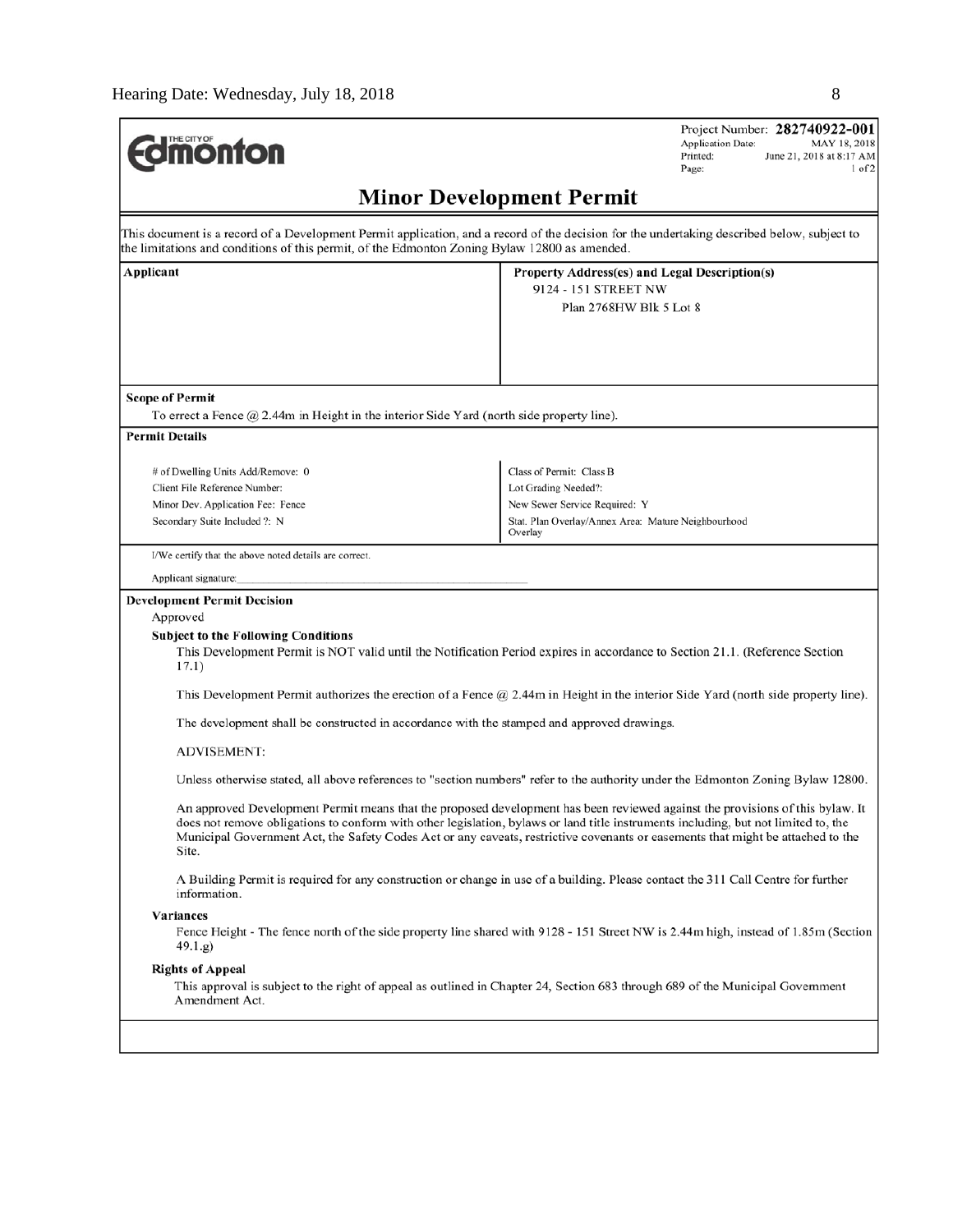| <b>dimonton</b>                                                         |                                                     |                                            |                      | Project Number: 282740922-001<br>Application Date:<br>MAY 18, 2018<br>Printed:<br>June 21, 2018 at 8:17 AM<br>$2$ of $2\,$<br>Page: |
|-------------------------------------------------------------------------|-----------------------------------------------------|--------------------------------------------|----------------------|-------------------------------------------------------------------------------------------------------------------------------------|
|                                                                         |                                                     | <b>Minor Development Permit</b>            |                      |                                                                                                                                     |
| Issue Date: May 30, 2018<br>Notice Period Begins: Jun 05, 2018          | Development Authority: YEUNG, KENNETH               | Ends: Jun 26, 2018                         |                      |                                                                                                                                     |
| Fees<br>Dev. Application Fee<br>Total GST Amount:<br>Totals for Permit: | <b>Fee Amount</b><br>\$176.00<br>\$0.00<br>\$176.00 | <b>Amount Paid</b><br>\$176.00<br>\$176.00 | Receipt#<br>05032992 | <b>Date Paid</b><br>May 18, 2018                                                                                                    |
|                                                                         |                                                     |                                            |                      |                                                                                                                                     |
|                                                                         |                                                     |                                            |                      |                                                                                                                                     |
|                                                                         |                                                     |                                            |                      |                                                                                                                                     |
|                                                                         |                                                     |                                            |                      |                                                                                                                                     |
|                                                                         |                                                     |                                            |                      |                                                                                                                                     |
|                                                                         |                                                     |                                            |                      |                                                                                                                                     |
|                                                                         |                                                     |                                            |                      |                                                                                                                                     |
|                                                                         |                                                     |                                            |                      |                                                                                                                                     |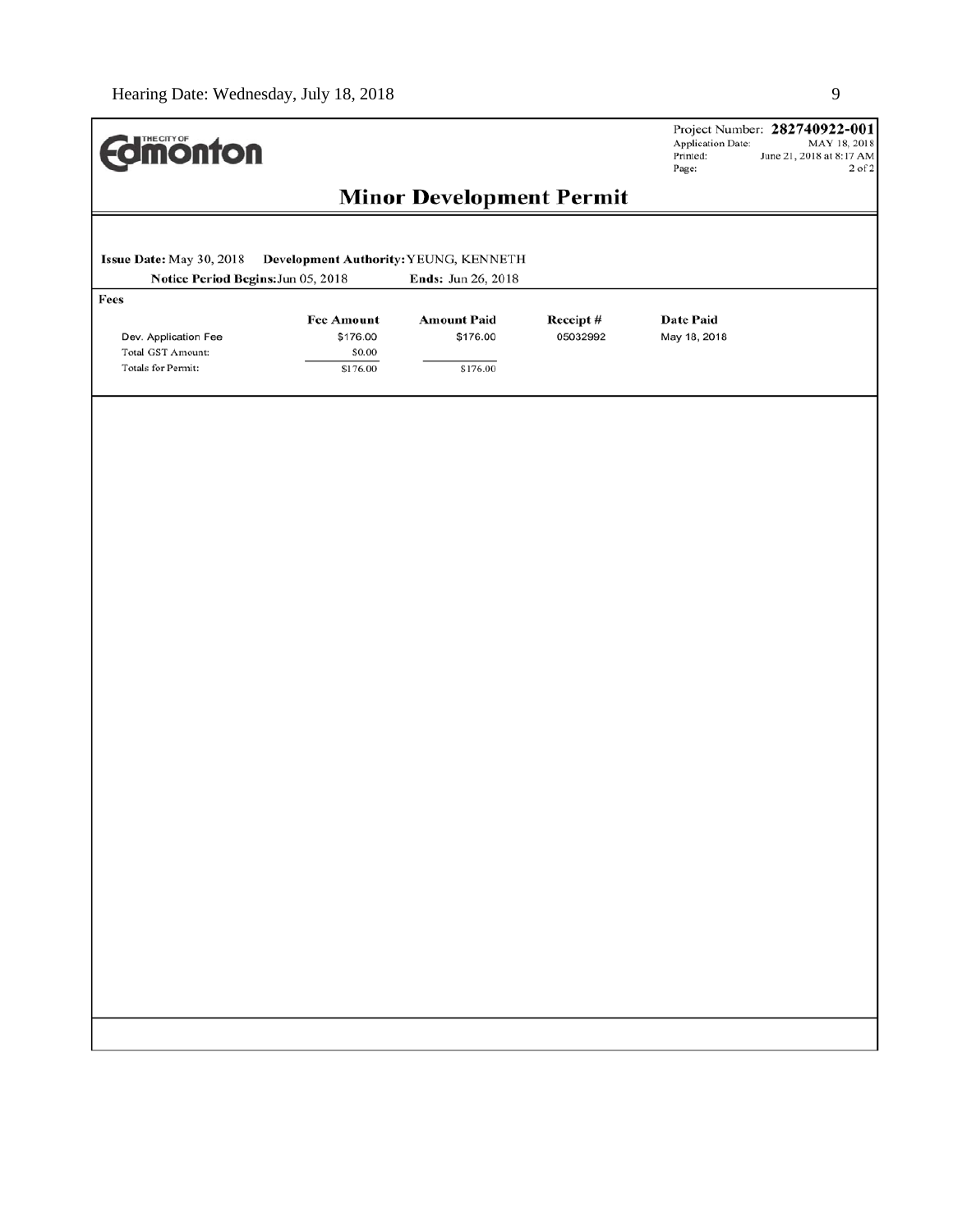

Site Location **Community Contracts** File: SDAB-D-18-104

N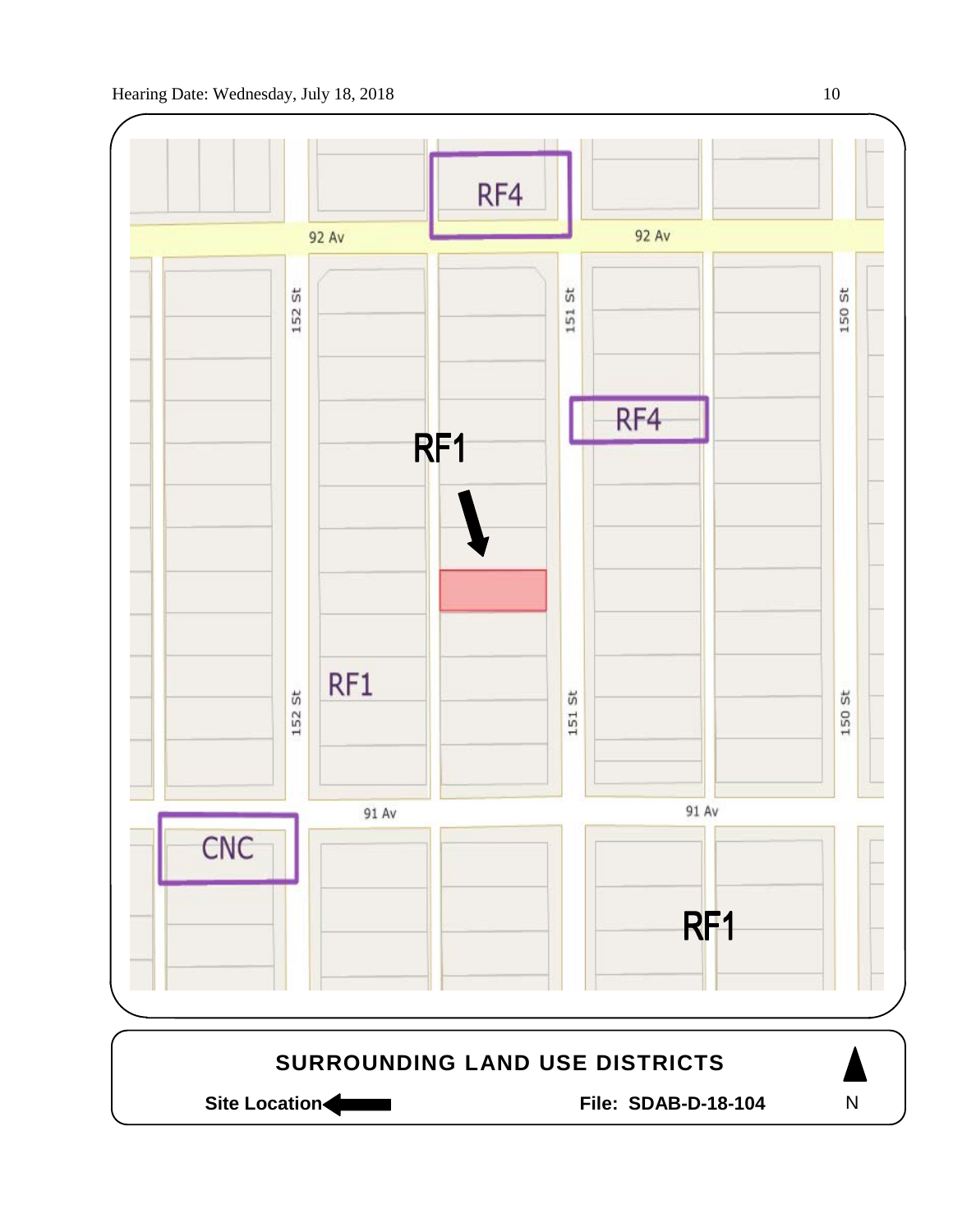Hearing Date: Wednesday, July 18, 2018 11

**ITEM II:** 10:30 A.M. **FILE:** SDAB-D-18-103

| AN APPEAL FROM THE DECISION OF THE DEVELOPMENT OFFICER BY AN<br>ADJACENT PROPERTY OWNER |                                                                                       |  |  |  |
|-----------------------------------------------------------------------------------------|---------------------------------------------------------------------------------------|--|--|--|
| <b>APPELLANT:</b>                                                                       | J. Singh                                                                              |  |  |  |
| <b>ADDRESS OF APPELLANT:</b>                                                            | 2672 - Maple Way NW                                                                   |  |  |  |
| <b>APPLICATION NO.:</b>                                                                 | 270028546-002                                                                         |  |  |  |
| <b>APPLICATION TO:</b>                                                                  | Leave as built a Single Detached House                                                |  |  |  |
| <b>DECISION OF THE</b><br>DEVELOPMENT AUTHORITY:                                        | Approved with Conditions                                                              |  |  |  |
| <b>DECISION DATE:</b>                                                                   | May 24, 2018                                                                          |  |  |  |
| <b>DATE OF APPEAL:</b>                                                                  | June 21, 2018                                                                         |  |  |  |
| NOTIFICATION PERIOD:                                                                    | May 31, 2018 through June 21, 2018                                                    |  |  |  |
| <b>RESPONDENT:</b>                                                                      | Landmark Legacy Homes Inc.                                                            |  |  |  |
| <b>MUNICIPAL DESCRIPTION</b><br>OF SUBJECT PROPERTY:                                    | 2674 - Maple Way NW                                                                   |  |  |  |
| <b>LEGAL DESCRIPTION:</b>                                                               | Plan 1623032 Blk 17 Lot 18                                                            |  |  |  |
| ZONE:                                                                                   | RMD-Residential Mixed Dwelling Zone                                                   |  |  |  |
| <b>OVERLAY:</b>                                                                         | N/A                                                                                   |  |  |  |
| STATUTORY PLAN(S):                                                                      | The Maple Neighbourhood Structure Plan<br>The Meadows Neighbourhood Structure<br>Plan |  |  |  |

### *Grounds for Appeal*

The Appellant provided the following reasons for appealing the decision of the Development Authority:

> I wish to appeal this permit because the builder had not informed us when we were building this property that they are closer to our property. This would have affected our decision to purchase our property for over 406 000. They have not been transparent and have given us any information as to how this will affect our fence and garage permit as well. As well as for maitenence we now have less room to preform any maitenence on our house and if we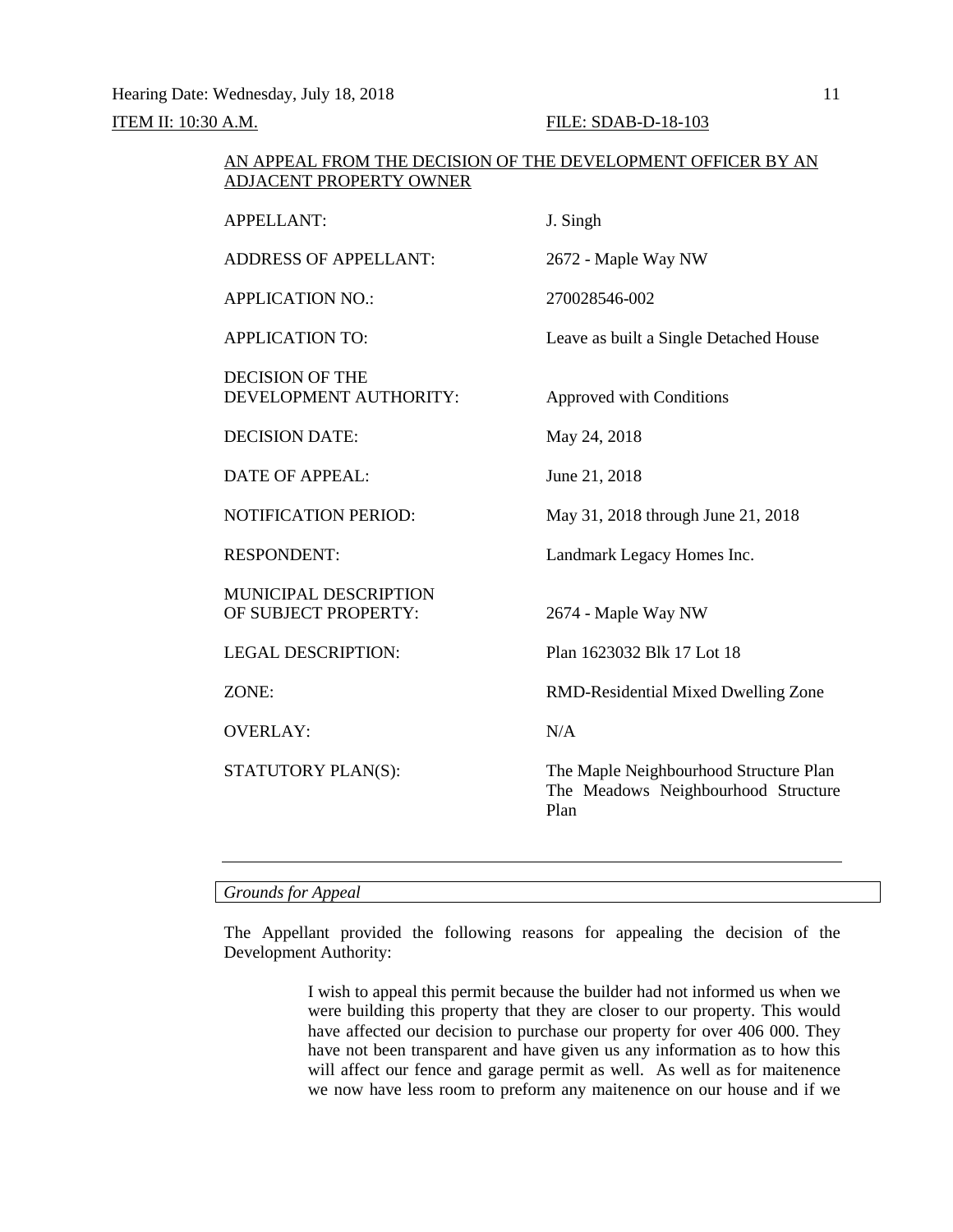damage our neighbours house due to this we will be responsible. I would like the builder to refund our money for our house for lying to us. [unedited]

*General Matters*

### **Appeal Information:**

The *Municipal Government Act*, RSA 2000, c M-26 states the following:

#### **Grounds for Appeal**

**685(1)** If a development authority

- (a) fails or refuses to issue a development permit to a person,
- (b) issues a development permit subject to conditions, or
- (c) issues an order under section 645,

the person applying for the permit or affected by the order under section 645 may appeal to the subdivision and development appeal board.

**(2)** In addition to an applicant under subsection (1), any person affected by an order, decision or development permit made or issued by a development authority may appeal to the subdivision and development appeal board.

#### **Appeals**

**686(1)** A development appeal to a subdivision and development appeal board is commenced by filing a notice of the appeal, containing reasons, with the board,

- (a) in the case of an appeal made by a person referred to in section 685(1)
	- (i) with respect to an application for a development permit, within 21 days after the date on which the written decision is given under section 642, or
		- (A) if no decision is made with respect to the application within the 40-day period, or within any extension of that period under section 684, within 21 days after the date the period or extension expires,

or

(ii) with respect to an order under section 645, within 21 days after the date on which the order is made, or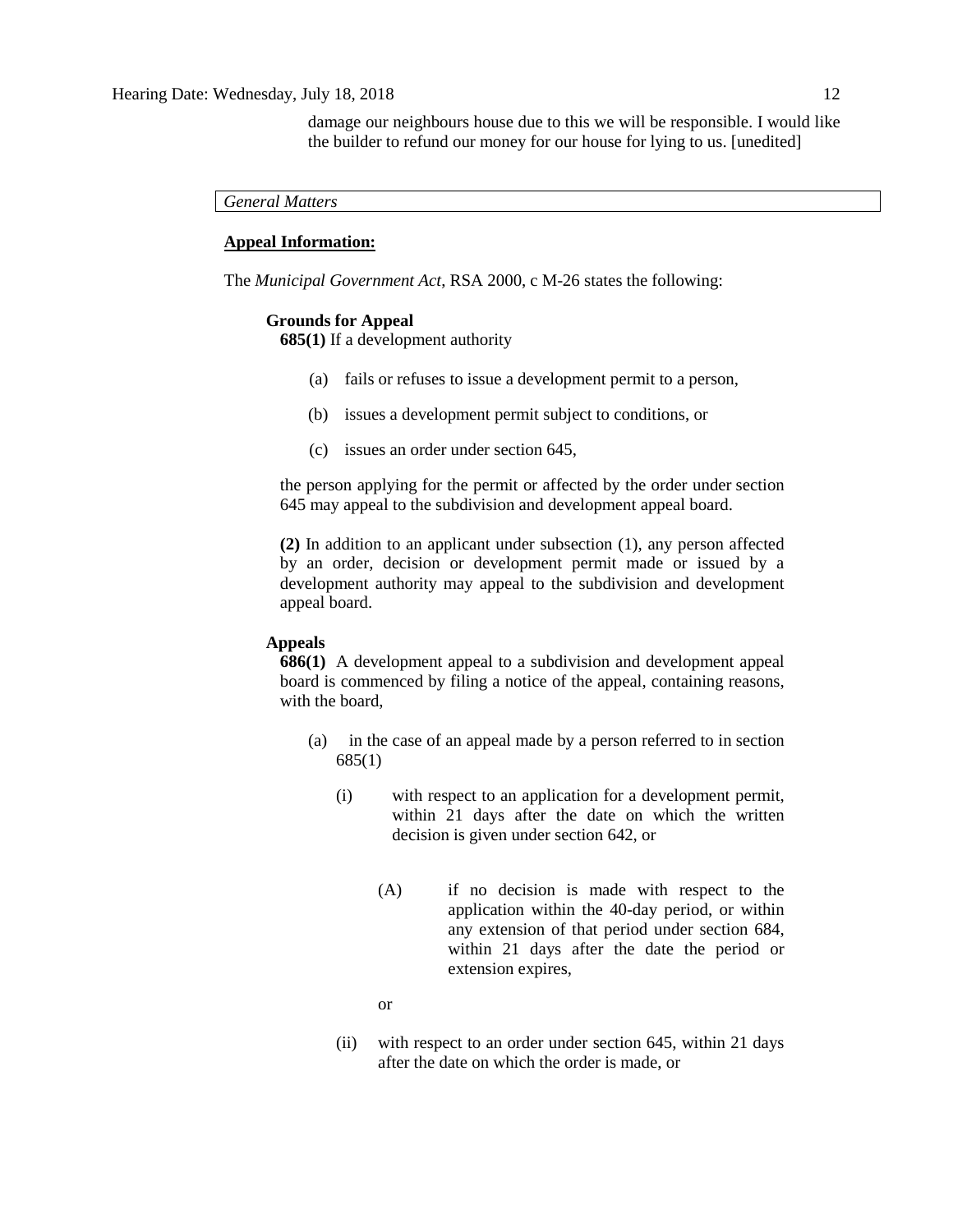(b) in the case of an appeal made by a person referred to in section 685(2), within 21 days after the date on which the notice of the issuance of the permit was given in accordance with the land use bylaw.

#### **Hearing and Decision**

**687(3)** In determining an appeal, the subdivision and development appeal board

…

- (a.1) must comply with the land use policies;
- (a.2) subject to section 638, must comply with any applicable statutory plans;
- (a.3) subject to clause (d), must comply with any land use bylaw in effect;

…

- (c) may confirm, revoke or vary the order, decision or development permit or any condition attached to any of them or make or substitute an order, decision or permit of its own;
- (d) may make an order or decision or issue or confirm the issue of a development permit even though the proposed development does not comply with the land use bylaw if, in its opinion,
	- (i) the proposed development would not
		- (A) unduly interfere with the amenities of the neighbourhood, or
		- (B) materially interfere with or affect the use, enjoyment or value of neighbouring parcels of land,
	- and
	- (ii) the proposed development conforms with the use prescribed for that land or building in the land use bylaw

#### **General Provisions from the** *Edmonton Zoning Bylaw:*

Under Section 155.1, the **General Purpose** of the **(RMD) Residential Mixed Dwelling Zone** is to provide for a range of dwelling types and densities including Single Detached, Semi-detached and Row Housing that provides the opportunity for more efficient utilization of land in developing neighbourhoods, while encouraging diversity in built form.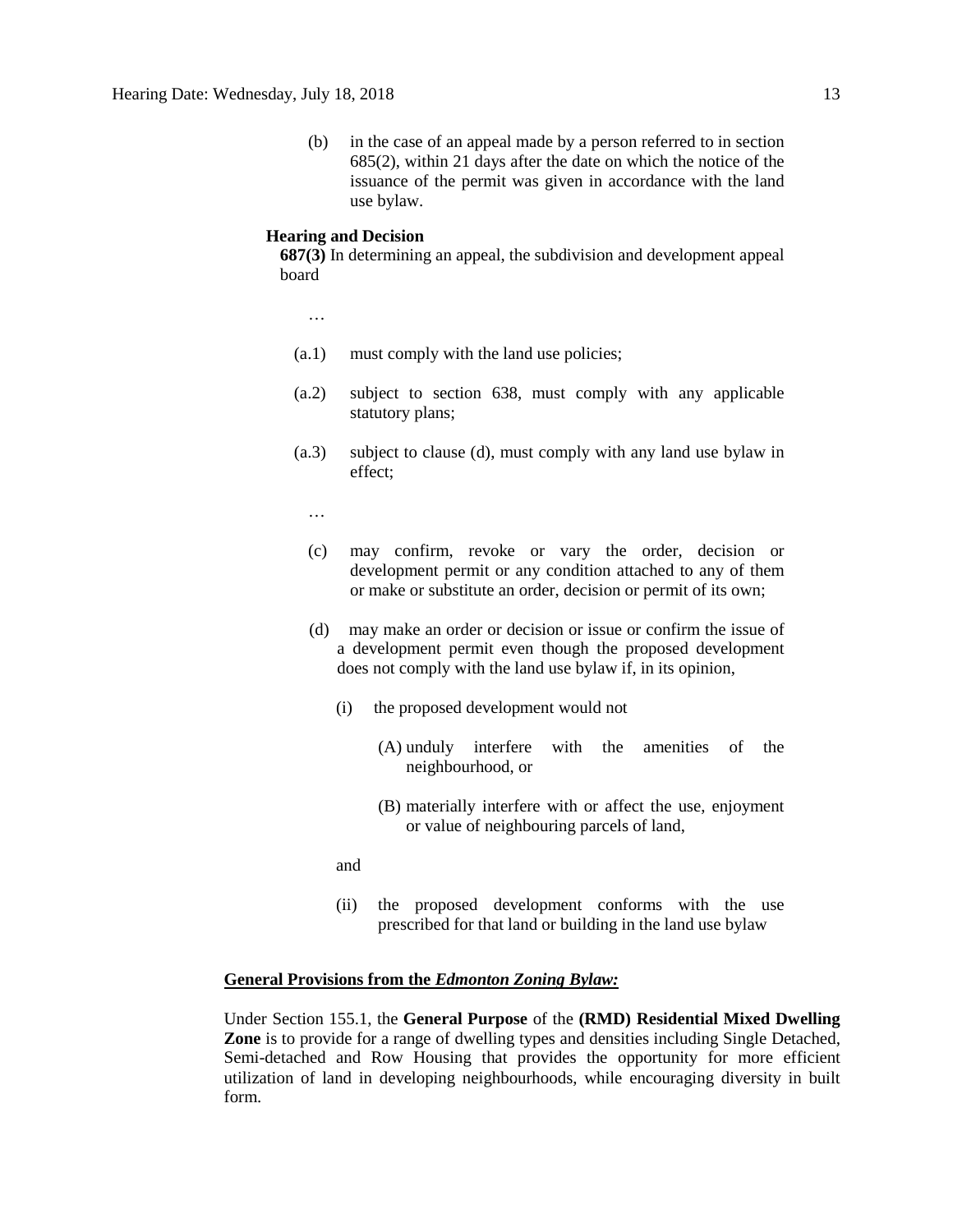Under Section 155.2(7), **Single Detached Housing** is a **Permitted Use** in this zone.

Under Section 7.2(8), **Single Detached Housing** means, **"**development consisting of a building containing only one Dwelling, which is separate from any other Dwelling or building. Where a Secondary Suite is a Permitted or Discretionary Use in a Zone, a

building which contains Single Detached Housing may also contain a Secondary Suite. This Use includes Mobile Homes which conform to [Section 78](https://webdocs.edmonton.ca/InfraPlan/zoningbylaw/ZoningBylaw/Part1/Special_Land/78__Mobile_Homes.htm) of this Bylaw."

Under Section 6.1, **Side Setback** means "the distance that a development or a specified portion of it, must be set back from a Side Lot Line. A Side Setback is not a Side Yard, Amenity Space or Separation Space."



Under Section 6.1, **Site Side Setback** means "the distance that a development or a specified portion of it, must be set back from the outmost Side Lot Line of the Site. A Site Side Setback is not a Side Yard, Amenity Space or Separation Space."

Under Section 6.1, **Zero Lot Line Development** means "a development on a Site where one Site Side Setback is reduced to 0 m and each Dwelling is developed on its own Lot."

#### *Side Setback*

Section 155.4(4) states a Single Detached Housing, Semi-detached Housing and Row Housing may be developed as a **Zero Lot Line** Development.

Section 155.4(19) states **Site Side Setbacks** for Single Detached Housing, Semi-detached Housing, and Row Housing where vehicular access is not from the Lane, shall be reduced to 0 metres only on one side of a public roadway, other than a Lane, and shall not be allowed on collector roadways.

Under Section 155.4 (21), **a Zero Lot Line** Development shall only be permitted where:

- a. The other **Site Side Setback** is a minimum of [1.5 me](javascript:void(0);)tres, except that:
	- i. the minimum Site Side Setback Abutting a public roadway other than a Lane shall be 20% of the width of the Lot abutting the flanking public roadway or 2.4 metres, whichever is greater;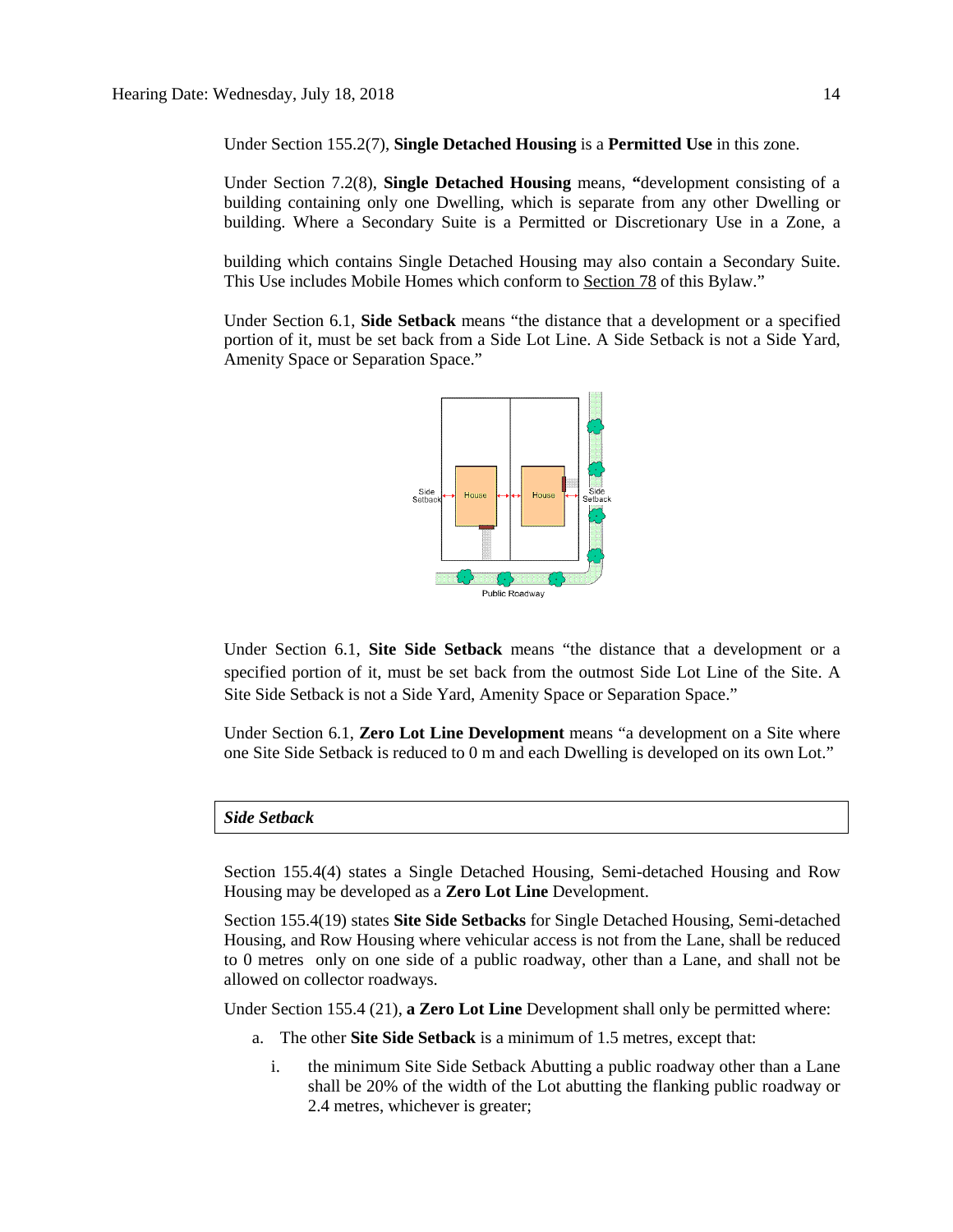- ii. where a Garage is attached to the principal building, and the vehicle doors of the Garage face a flanking public roadway other than a Lane, the distance between any portion of these vehicle doors and the flanking public roadway shall not be less than [4.5 me](javascript:void(0);)tres;
- iii. the minimum Side Setback Abutting a Lane shall be [1.2 me](javascript:void(0);)tres; or
- iv. the minimum Side Setback Abutting a Treed Landscaped Boulevard, where the principal building faces the flanking Side Lot Line, shall be [3.0 me](javascript:void(0);)tres.
- b. all roof leaders from the Dwelling are connected to the individual storm sewer service for each Lot;
- c. no roof leader discharge shall be directed to the maintenance easement; and
- d. the owner of a Lot within a development proposed for the Zero Lot Line Development and the owner of the adjacent Lot shall register, on titles for all adjacent lots, a 1.5 metres private maintenance easement that provides for:
	- i. a [0.30 me](javascript:void(0);)tres eave encroachment easement with the requirement that the eaves must no be closer than [0.90 me](javascript:void(0);)tres to the eaves of the building on an adjacent parcel;
	- ii. a [0.60 me](javascript:void(0);)tres footing encroachment easement; and
- iii. permission to access the easement area for maintenance of the properties.
- e. except for Sites proposed for a Zero Lot Line Development of Single Detached Housing, the owner of the Site proposed for the Zero Lot Line Development shall register on all titles within the Zero Lot Line Development Site as well as all titles on the adjacent Site a restrictive covenant and easement that:
	- i. requires a drainage swale constructed to City of Edmonton Design and Construction Standards; and
	- ii. provides for the protection of drainage of the Site, including the right for water to flow across Lots and the requirement not to inhibit the flow of water across Lots.
- f. except for Sites proposed for a Zero Lot Line Development of Single Detached Housing, the owner of the Site proposed for the Zero Lot Line Development shall register a utility easement(s) on, where necessary, all Lots within the Zero Lot Line development and the Abutting Lots to ensure adequate access for utility maintenance.

### **Development Officer's Determination**

Reduce Side Setback – the distance from the house to the side property line abutting 2672 Maple Way NW is 1.4 metres, instead of 1.5 metres (Section 155.4(21)(d))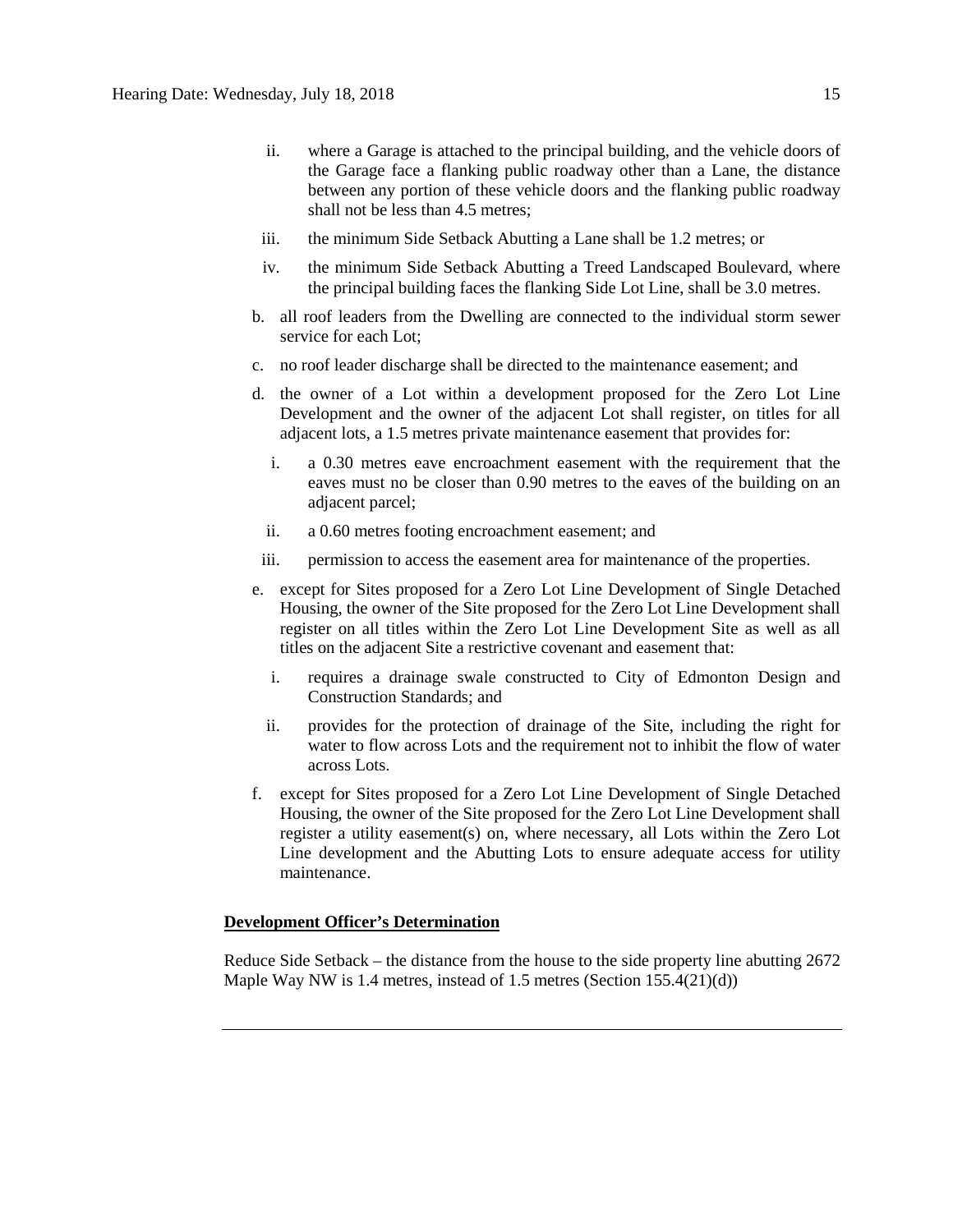# Notice to Applicant/Appellant

Provincial legislation requires that the Subdivision and Development Appeal Board issue its official decision in writing within fifteen days of the conclusion of the hearing.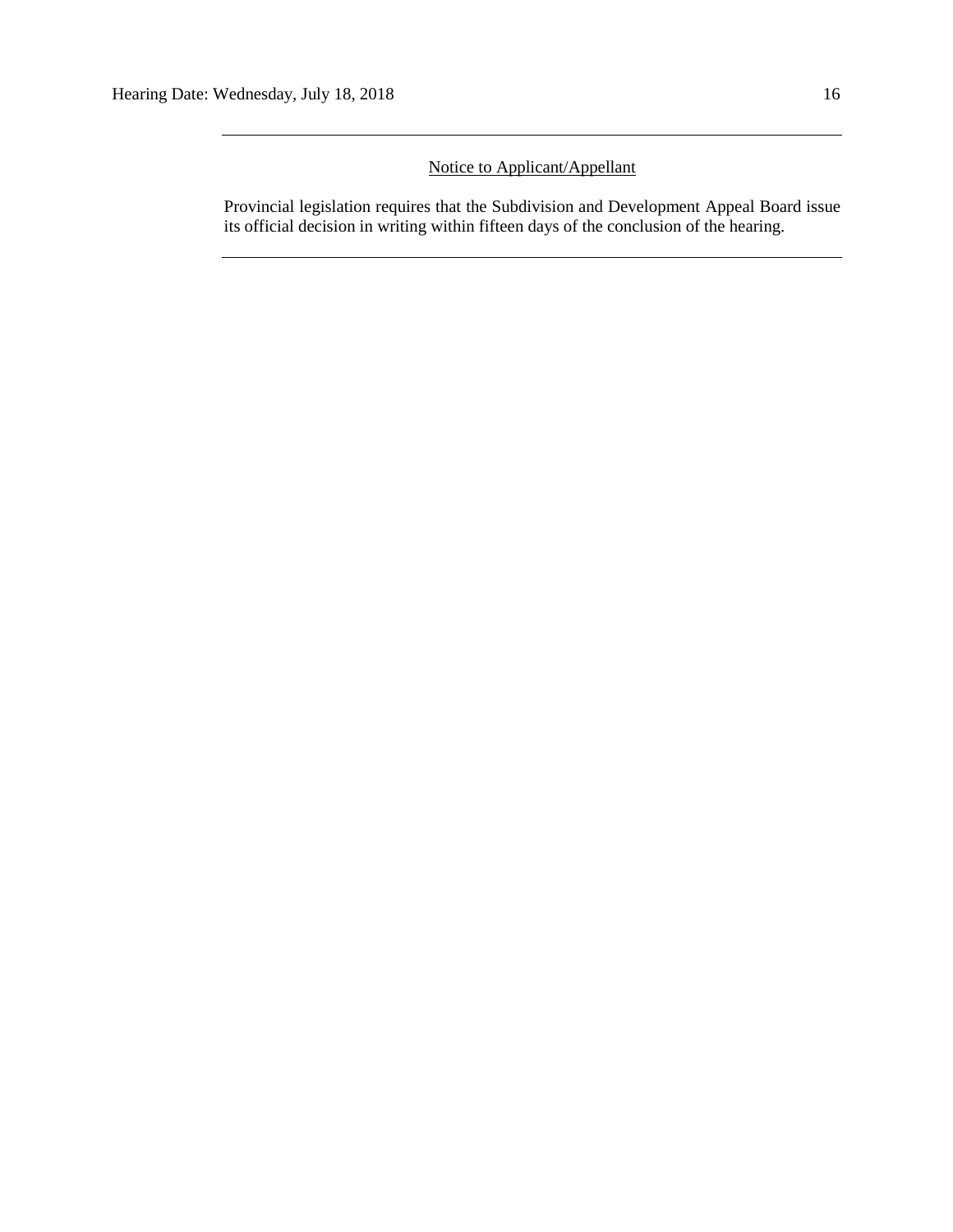| <b><i><u><b>M</b>onton</u></i></b>                                                            | Project Number: 270028546-002<br>Application Date:<br>JAN 03, 2018<br>Printed:<br>June 21, 2018 at 2:38 PM<br>Page:<br>$1$ of $2$                                                                                                                                                                                                                                                         |
|-----------------------------------------------------------------------------------------------|-------------------------------------------------------------------------------------------------------------------------------------------------------------------------------------------------------------------------------------------------------------------------------------------------------------------------------------------------------------------------------------------|
|                                                                                               | <b>Minor Development Permit</b>                                                                                                                                                                                                                                                                                                                                                           |
| the limitations and conditions of this permit, of the Edmonton Zoning Bylaw 12800 as amended. | This document is a record of a Development Permit application, and a record of the decision for the undertaking described below, subject to                                                                                                                                                                                                                                               |
| Applicant                                                                                     | Property Address(es) and Legal Description(s)<br>2674 - MAPLE WAY NW                                                                                                                                                                                                                                                                                                                      |
|                                                                                               | Plan 1623032 Blk 17 Lot 18                                                                                                                                                                                                                                                                                                                                                                |
|                                                                                               |                                                                                                                                                                                                                                                                                                                                                                                           |
| <b>Scope of Permit</b>                                                                        |                                                                                                                                                                                                                                                                                                                                                                                           |
| To leave as built a Single Detached House.                                                    |                                                                                                                                                                                                                                                                                                                                                                                           |
| <b>Permit Details</b>                                                                         |                                                                                                                                                                                                                                                                                                                                                                                           |
| # of Dwelling Units Add/Remove: 0                                                             | Class of Permit: Class B                                                                                                                                                                                                                                                                                                                                                                  |
| Client File Reference Number:                                                                 | Lot Grading Needed?: N                                                                                                                                                                                                                                                                                                                                                                    |
| Minor Dev. Application Fee: Leave as Built Single<br>Detached House                           | New Sewer Service Required: N                                                                                                                                                                                                                                                                                                                                                             |
| Secondary Suite Included ?: N                                                                 | Stat. Plan Overlay/Annex Area: (none)                                                                                                                                                                                                                                                                                                                                                     |
| I/We certify that the above noted details are correct.                                        |                                                                                                                                                                                                                                                                                                                                                                                           |
| Applicant signature:                                                                          |                                                                                                                                                                                                                                                                                                                                                                                           |
| <b>Development Permit Decision</b>                                                            |                                                                                                                                                                                                                                                                                                                                                                                           |
| Approved                                                                                      |                                                                                                                                                                                                                                                                                                                                                                                           |
| Subject to the Following Conditions<br>in accordance with Sections 21.1 and 17.1.             | NOTE: Subject to the right of appeal, the permit is NOT VALID until the required Notification Period expires (date noted below)                                                                                                                                                                                                                                                           |
| exterior alterations to this house.                                                           | This Development Permit authorizes to Leave as Built a Single Detached House only. It DOES NOT authorize any other interior or                                                                                                                                                                                                                                                            |
| The development shall be constructed in accordance with the stamped and approved drawings.    |                                                                                                                                                                                                                                                                                                                                                                                           |
| ADVISEMENTS:                                                                                  |                                                                                                                                                                                                                                                                                                                                                                                           |
| easements that might be attached to the Site.                                                 | An approved Development Permit means that the proposed development has been reviewed only against the provisions of the<br>Edmonton Zoning Bylaw. It does not remove obligations to conform with other legislation, bylaws or land title instruments such as<br>the Municipal Government Act, the ERCB Directive 079, the Edmonton Safety Codes Permit Bylaw or any caveats, covenants or |
|                                                                                               | Unless otherwise stated, all above references to section numbers refer to the authority under the Edmonton Zoning Bylaw 12800.                                                                                                                                                                                                                                                            |
| <b>Variances</b>                                                                              |                                                                                                                                                                                                                                                                                                                                                                                           |
| 1.5m. (Section $155.4(21)(d)$ )                                                               | Reduce Side Setback - the distance from the house to the side property line abutting 2672 Maple Way NW is 1.4m, instead of                                                                                                                                                                                                                                                                |
| <b>Rights of Appeal</b>                                                                       |                                                                                                                                                                                                                                                                                                                                                                                           |
|                                                                                               | This approval is subject to the right of appeal as outlined in Chapter 24, Section 683 through 689 of the Municipal Government                                                                                                                                                                                                                                                            |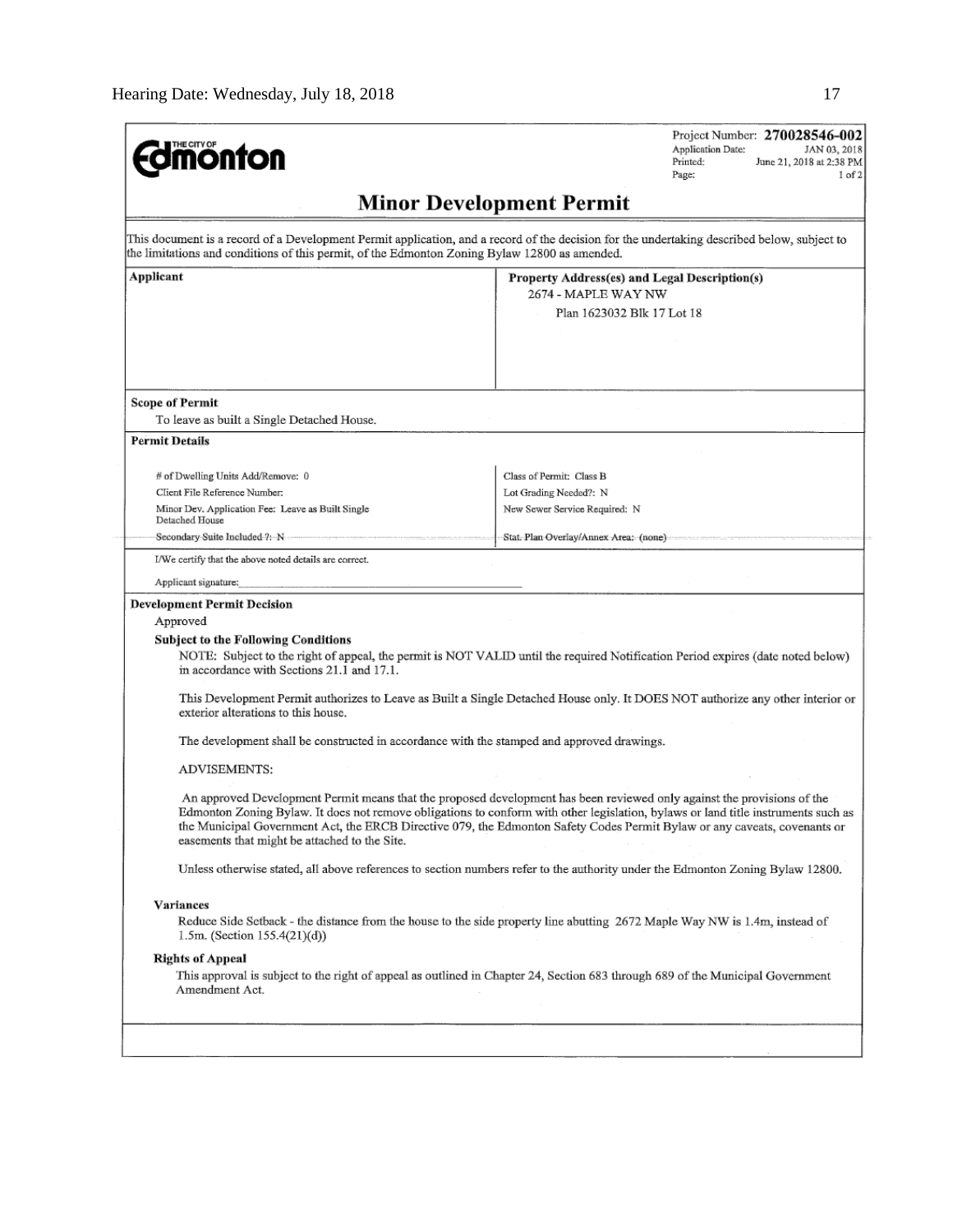| <b><i><u><u>monton</u></u></i></b>                              |                                                                                                                                                                                                                                     |                                            |                                                                                                                                                                                | Application Date:<br>Printed:<br>Page:                                                                                                                                          | Project Number: 270028546-002<br>JAN 03, 2018<br>June 21, 2018 at 2:38 PM<br>$2$ of $2$ |
|-----------------------------------------------------------------|-------------------------------------------------------------------------------------------------------------------------------------------------------------------------------------------------------------------------------------|--------------------------------------------|--------------------------------------------------------------------------------------------------------------------------------------------------------------------------------|---------------------------------------------------------------------------------------------------------------------------------------------------------------------------------|-----------------------------------------------------------------------------------------|
|                                                                 |                                                                                                                                                                                                                                     | <b>Minor Development Permit</b>            |                                                                                                                                                                                |                                                                                                                                                                                 |                                                                                         |
| Issue Date: May 24, 2018                                        | Development Authority: LAI, ECHO                                                                                                                                                                                                    |                                            |                                                                                                                                                                                |                                                                                                                                                                                 |                                                                                         |
| Notice Period Begins: May 31, 2018<br>Fees                      |                                                                                                                                                                                                                                     | Ends: Jun 21, 2018                         |                                                                                                                                                                                |                                                                                                                                                                                 |                                                                                         |
| Dev. Application Fee<br>Total GST Amount:<br>Totals for Permit: | Fee Amount<br>\$164.00<br>\$0.00<br>\$164.00                                                                                                                                                                                        | <b>Amount Paid</b><br>\$164.00<br>\$164.00 | Receipt#<br>04721671                                                                                                                                                           | Date Paid<br>Jan 03, 2018                                                                                                                                                       |                                                                                         |
|                                                                 |                                                                                                                                                                                                                                     |                                            |                                                                                                                                                                                |                                                                                                                                                                                 |                                                                                         |
|                                                                 |                                                                                                                                                                                                                                     |                                            |                                                                                                                                                                                |                                                                                                                                                                                 |                                                                                         |
|                                                                 |                                                                                                                                                                                                                                     |                                            |                                                                                                                                                                                |                                                                                                                                                                                 |                                                                                         |
|                                                                 |                                                                                                                                                                                                                                     |                                            |                                                                                                                                                                                |                                                                                                                                                                                 |                                                                                         |
|                                                                 |                                                                                                                                                                                                                                     |                                            |                                                                                                                                                                                |                                                                                                                                                                                 |                                                                                         |
|                                                                 |                                                                                                                                                                                                                                     |                                            |                                                                                                                                                                                |                                                                                                                                                                                 |                                                                                         |
|                                                                 |                                                                                                                                                                                                                                     |                                            |                                                                                                                                                                                |                                                                                                                                                                                 |                                                                                         |
|                                                                 |                                                                                                                                                                                                                                     |                                            |                                                                                                                                                                                |                                                                                                                                                                                 |                                                                                         |
|                                                                 |                                                                                                                                                                                                                                     |                                            |                                                                                                                                                                                |                                                                                                                                                                                 |                                                                                         |
|                                                                 |                                                                                                                                                                                                                                     |                                            |                                                                                                                                                                                |                                                                                                                                                                                 |                                                                                         |
|                                                                 |                                                                                                                                                                                                                                     |                                            |                                                                                                                                                                                |                                                                                                                                                                                 |                                                                                         |
|                                                                 |                                                                                                                                                                                                                                     |                                            |                                                                                                                                                                                |                                                                                                                                                                                 |                                                                                         |
|                                                                 |                                                                                                                                                                                                                                     |                                            |                                                                                                                                                                                |                                                                                                                                                                                 |                                                                                         |
|                                                                 |                                                                                                                                                                                                                                     |                                            |                                                                                                                                                                                |                                                                                                                                                                                 |                                                                                         |
|                                                                 | $\sim$<br>$\alpha=0.01$<br>$\mathcal{L}^{\mathcal{L}}(\mathcal{L}^{\mathcal{L}})$ .                                                                                                                                                 |                                            |                                                                                                                                                                                | $\label{eq:2.1} \mathcal{L}^{\mathcal{A}}_{\mathcal{A}}(\mathcal{A})=\mathcal{L}^{\mathcal{A}}_{\mathcal{A}}(\mathcal{A})=\mathcal{L}^{\mathcal{A}}_{\mathcal{A}}(\mathcal{A})$ | $\sim$ $\sim$                                                                           |
|                                                                 |                                                                                                                                                                                                                                     |                                            |                                                                                                                                                                                |                                                                                                                                                                                 |                                                                                         |
|                                                                 | $\label{eq:2.1} \frac{1}{\sqrt{2}}\int_{\mathbb{R}^3}\frac{1}{\sqrt{2}}\left(\frac{1}{\sqrt{2}}\right)^2\frac{1}{\sqrt{2}}\left(\frac{1}{\sqrt{2}}\right)^2\frac{1}{\sqrt{2}}\left(\frac{1}{\sqrt{2}}\right)^2.$<br>$\sim 10^{-10}$ | and the state of                           | $\mathcal{L}(\mathcal{L}(\mathcal{L}))$ and $\mathcal{L}(\mathcal{L}(\mathcal{L}))$ and $\mathcal{L}(\mathcal{L}(\mathcal{L}))$ . Then $\mathcal{L}(\mathcal{L}(\mathcal{L}))$ |                                                                                                                                                                                 |                                                                                         |
|                                                                 | $\mathcal{L}(\mathcal{L})$ and $\mathcal{L}(\mathcal{L})$ . The set of $\mathcal{L}(\mathcal{L})$                                                                                                                                   |                                            |                                                                                                                                                                                |                                                                                                                                                                                 |                                                                                         |
|                                                                 |                                                                                                                                                                                                                                     | and the state of the state                 |                                                                                                                                                                                |                                                                                                                                                                                 |                                                                                         |
|                                                                 |                                                                                                                                                                                                                                     |                                            |                                                                                                                                                                                |                                                                                                                                                                                 |                                                                                         |
|                                                                 |                                                                                                                                                                                                                                     | $\sim 10^{11}$                             |                                                                                                                                                                                |                                                                                                                                                                                 |                                                                                         |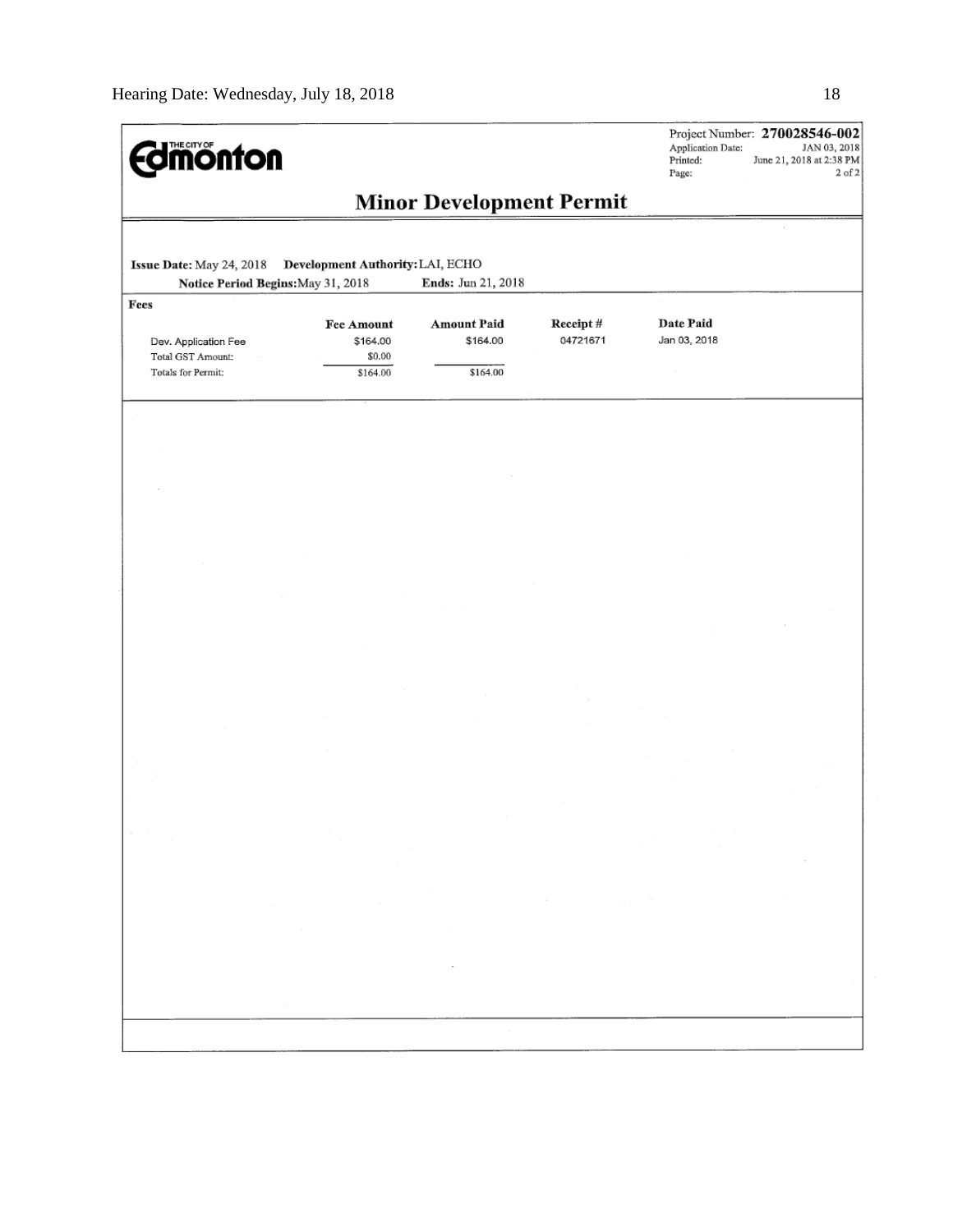

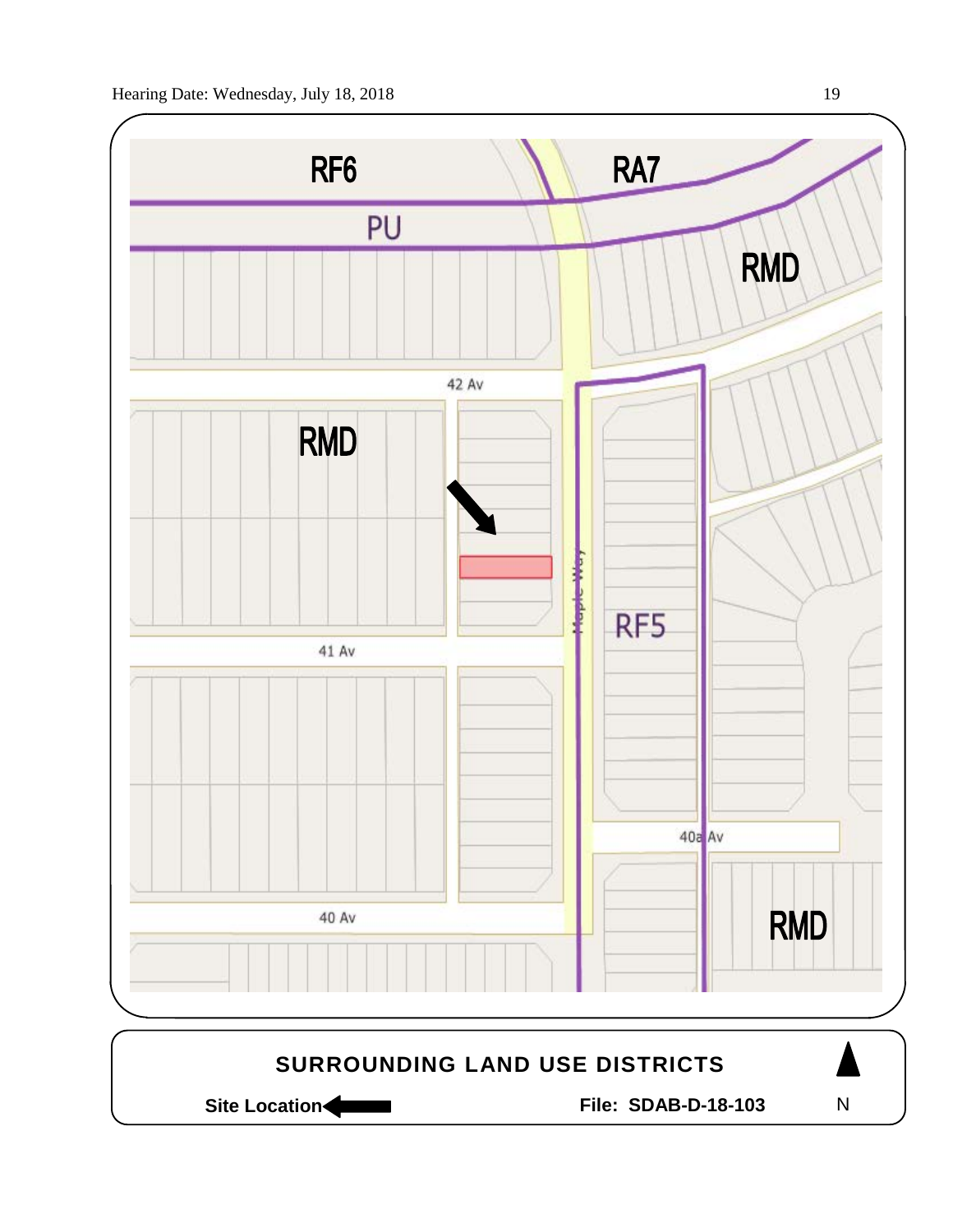| AN APPEAL FROM THE DECISION OF THE DEVELOPMENT OFFICER |                                                                                             |  |  |  |
|--------------------------------------------------------|---------------------------------------------------------------------------------------------|--|--|--|
| <b>APPELLANT:</b>                                      | 1977253 AB LTD                                                                              |  |  |  |
| <b>APPLICATION NO.:</b>                                | 224518430-025                                                                               |  |  |  |
| <b>APPLICATION TO:</b>                                 | Change the Use from General Retail<br>Stores to Child Care<br>Services<br>(78)<br>Children) |  |  |  |
| <b>DECISION OF THE</b><br>DEVELOPMENT AUTHORITY:       | Refused                                                                                     |  |  |  |
| <b>DECISION DATE:</b>                                  | June 19, 2018                                                                               |  |  |  |
| <b>DATE OF APPEAL:</b>                                 | June 19, 2018                                                                               |  |  |  |
| <b>MUNICIPAL DESCRIPTION</b><br>OF SUBJECT PROPERTY:   | 16720 - 76 Street NW                                                                        |  |  |  |
| <b>LEGAL DESCRIPTION:</b>                              | Plan 0423131 Blk 1 Lot 1                                                                    |  |  |  |
| ZONE:                                                  | (CNC) Neighbourhood Convenience<br><b>Commercial Zone</b>                                   |  |  |  |
| <b>OVERLAY:</b>                                        | N/A                                                                                         |  |  |  |
| STATUTORY PLAN(S):                                     | <b>Edmonton North Area Structure Plan</b><br>Schonsee Neighbourhood Structure Plan          |  |  |  |
|                                                        |                                                                                             |  |  |  |

### *Grounds for Appeal*

The Appellant provided the following reasons for appealing the decision of the Development Authority:

The city of Edmonton has refused the project number solely on the fact that there is a rapid drive through use on the property. The proposed childcare use is separated from the rapid drive through bay by a minimum 15 foot queuing area along with steel concrete filled bollards. The bylaw indicates "No portion of the a Child Care Services Use, including the building bay and on-site outdoor play space where provided shall be located adjacent to a building bay with an approved development permit for Rapid Drive-through Vehicle Services.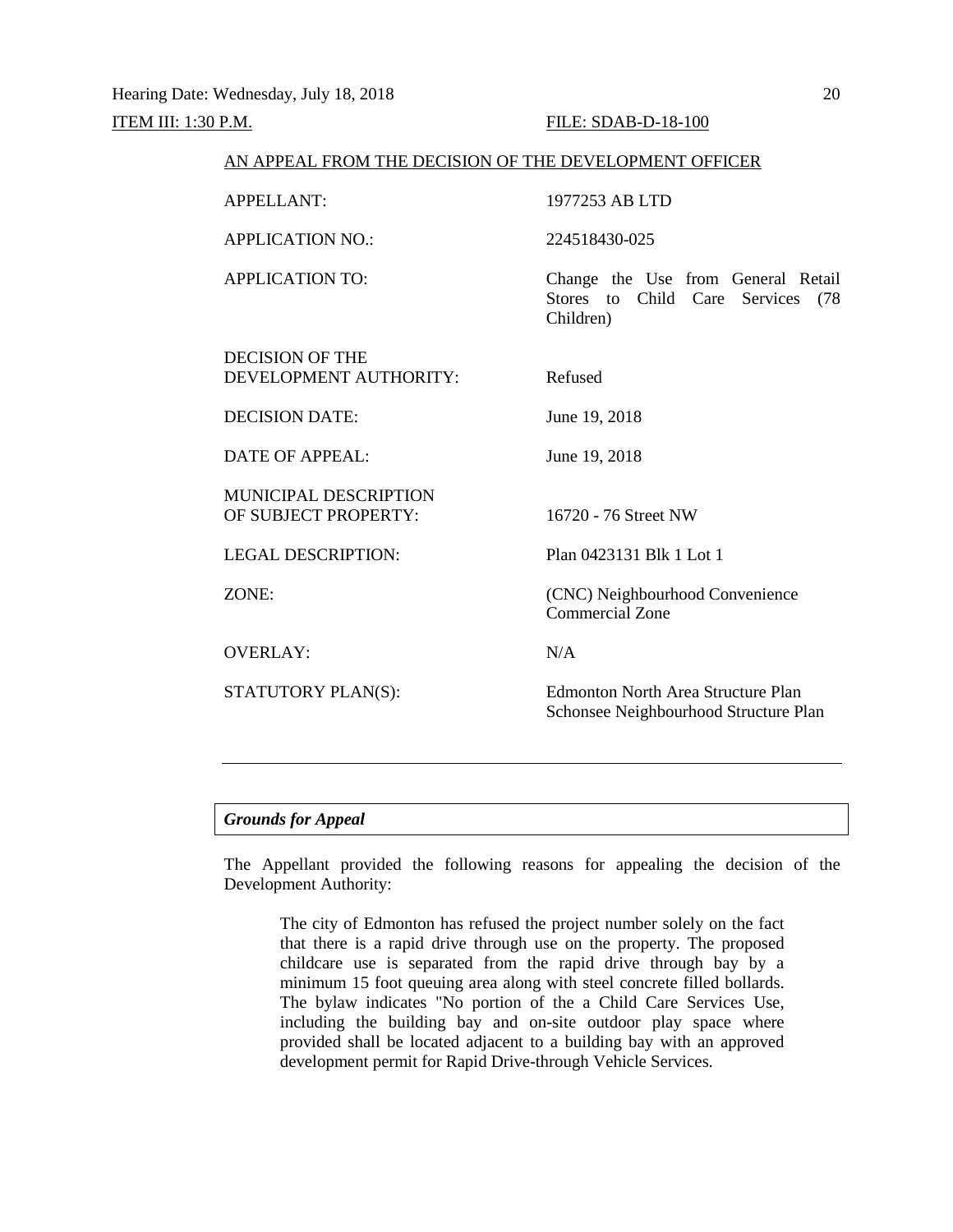Adjacent-defined as next to or adjoining something else, which is not the case in this proposed development.

2.2. Section 310.4.9 - Where Uses, that may in the opinion of the Development Officer, create negative impacts such as noise, light or odours which may be noticeable on adjacent properties, and where the Site containing such Uses is directly adjacent to Sites used or zoned for residential activities, the Development Officer may, at the Development Officer's discretion, require that these potential impacts be minimized or negated.

We proposed a noise wall between the proposed childcare play space and the neighboring residential fences. The play space and the neighboring yards are also seperated by a vertical distance "birm" of 5 feet, keeping in mind the noise we are referring to is the noise of children playing.

3- 3. Section 54.2 Schedule 1(31) - Passenger pick-up/drop-off spaces shall be located as close as possible to the main entrance used by the Child Care Service, and Section  $80(2)(d)$  - Where Site conditions exist which may negatively impact the Child Care Services Use, including but not limited to trash collection areas, large parking lots, loading docks, rail lines, or arterial public roadways, the applicant shall design the building, entrances, playspaces, landscaping, and Fencing, or similar, to mitigate these conditions to the satisfaction of the Development Officer.

Drop off zone requirements as per the zoning bylaw are: ii) Passenger pick-up/drop-off spaces shall be located as close as possible to the main entrance used by the Child Care Service, and shall not be located further than 100 m from the main entrance used by the Child Care Service. The distance between the farthest parking space in the pickup/drop-off area and the main entrance of the Child Care Service shall be measured along the shortest publically accessible pedestrian route.

As per our discussions with the city we will install speed bumps to control speed through out the parking lot along with a marked crossing area from the 6 drop off stalls located to the south.

The main reason for refusal is the city of Edmonton's interpretation that the proposed childcare being adjacent to the "Rapid Drive through" use, which it is not. For that reason, I ask the SDAB grant this approval. [unedited]

### *General Matters*

## **Appeal Information:**

The *Municipal Government Act*, RSA 2000, c M-26 states the following: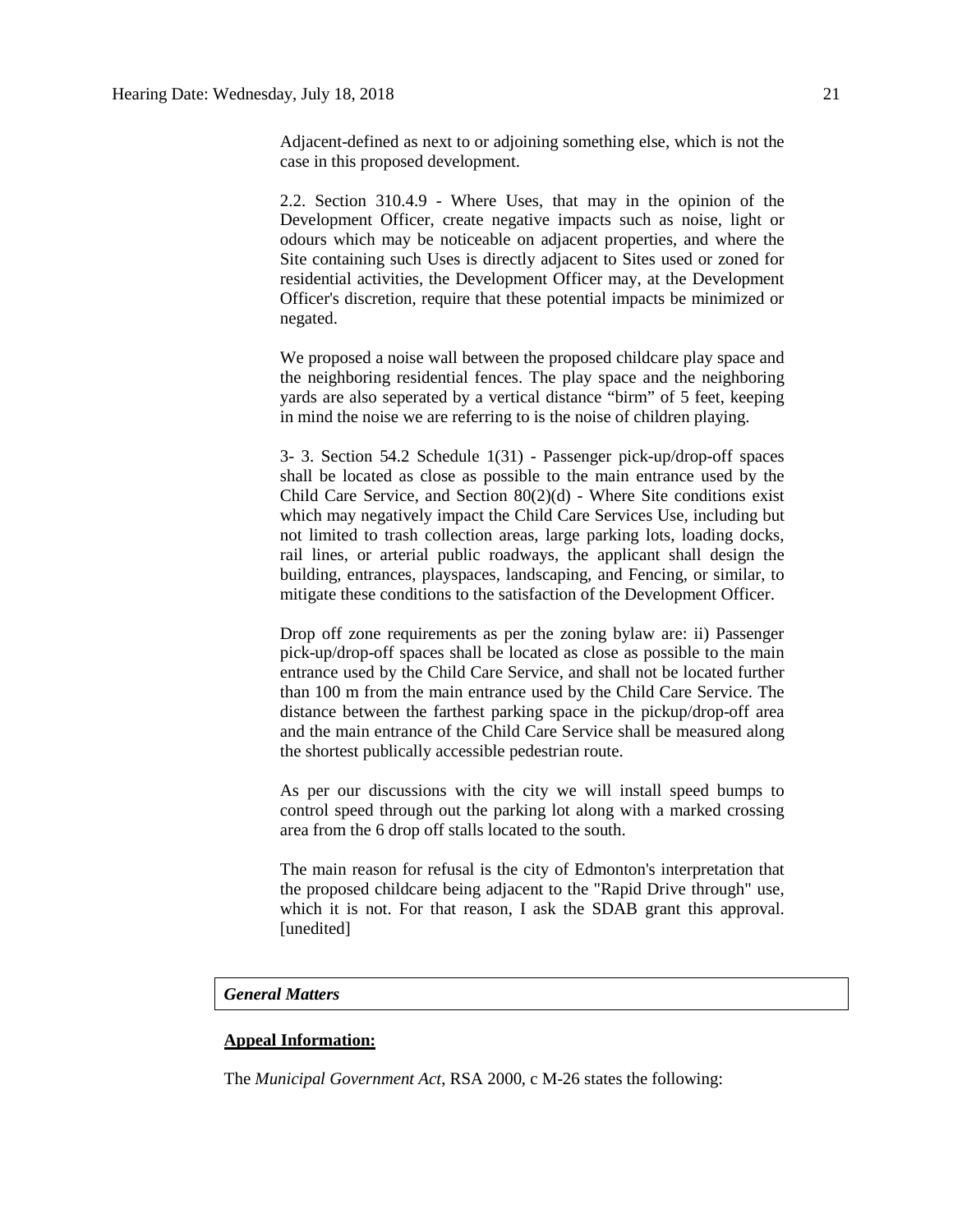#### **Grounds for Appeal**

**685(1)** If a development authority

- (a) fails or refuses to issue a development permit to a person,
- (b) issues a development permit subject to conditions, or
- (c) issues an order under section 645,

the person applying for the permit or affected by the order under section 645 may appeal to the subdivision and development appeal board.

#### **Appeals**

**686(1)** A development appeal to a subdivision and development appeal board is commenced by filing a notice of the appeal, containing reasons, with the board,

- (a) in the case of an appeal made by a person referred to in section 685(1)
	- (i) with respect to an application for a development permit,
		- (A) within 21 days after the date on which the written decision is given under section 642, […]

## **Hearing and Decision**

**687(3)** In determining an appeal, the subdivision and development appeal board

…

- (a.1) must comply with the land use policies;
- (a.2) subject to section 638, must comply with any applicable statutory plans;
- (a.3) subject to clause (d), must comply with any land use bylaw in effect;

…

- (c) may confirm, revoke or vary the order, decision or development permit or any condition attached to any of them or make or substitute an order, decision or permit of its own;
- (d) may make an order or decision or issue or confirm the issue of a development permit even though the proposed development does not comply with the land use bylaw if, in its opinion,
	- (i) the proposed development would not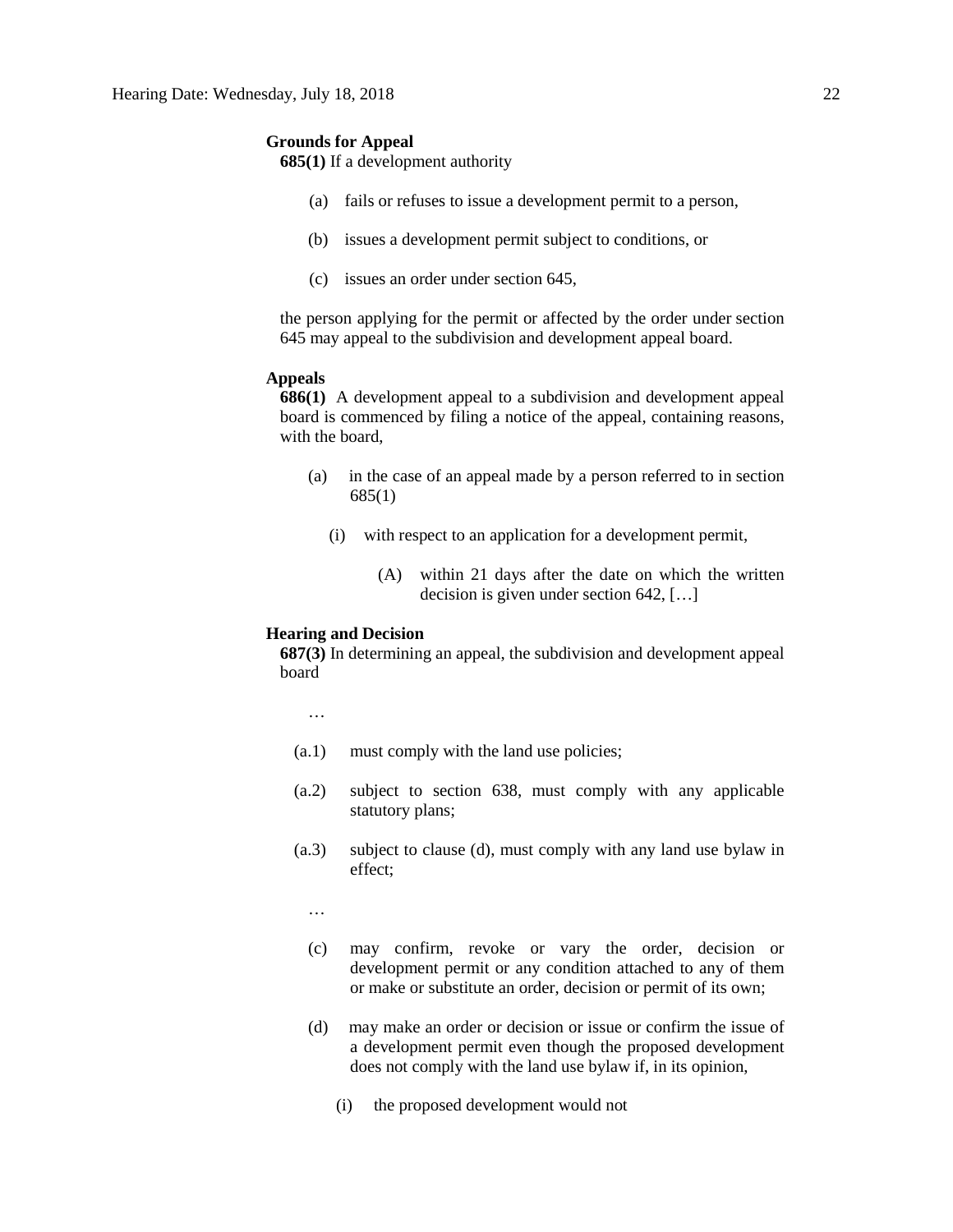- (A) unduly interfere with the amenities of the neighbourhood, or
- (B) materially interfere with or affect the use, enjoyment or value of neighbouring parcels of land,

and

(ii) the proposed development conforms with the use prescribed for that land or building in the land use bylaw.

#### **General Provisions from the** *Edmonton Zoning Bylaw:*

Under section 310.3(4), **Child Care Services** is a **Discretionary Use** in the (CNC) Neighbourhood Convenience Commercial Zone.

Under section 7.8(2), **Child Care Services** means:

a development intended to provide care, educational activities and supervision for groups of seven or more children under 13 years of age during the day or evening, but does not generally include overnight accommodation. This Use typically includes daycare centres; out-ofschool care centres; preschools; and dayhomes/group family care providing child care to seven or more children within the care provider's residence.

Section 310.1 states that the **General Purpose** of the **(CNC) Neighbourhood Convenience Commercial Zone** is "to provide for convenience commercial and personal service uses, which are intended to serve the day-to-day needs of residents within residential neighbourhoods."

*Discretionary Use*

#### **Development Officer's Determination**

**The proposed development, a Child Care Service is listed as a Discretionary Use in the CNC Zone. Discretionary Uses means those uses of land, buildings or structures for which Permits may be issued only at the discretion of the Development Officer. In the opinion of the Development Officer, the proposed development is not a suitable use in the context of the site, and refused for the following reasons:**  [unedited]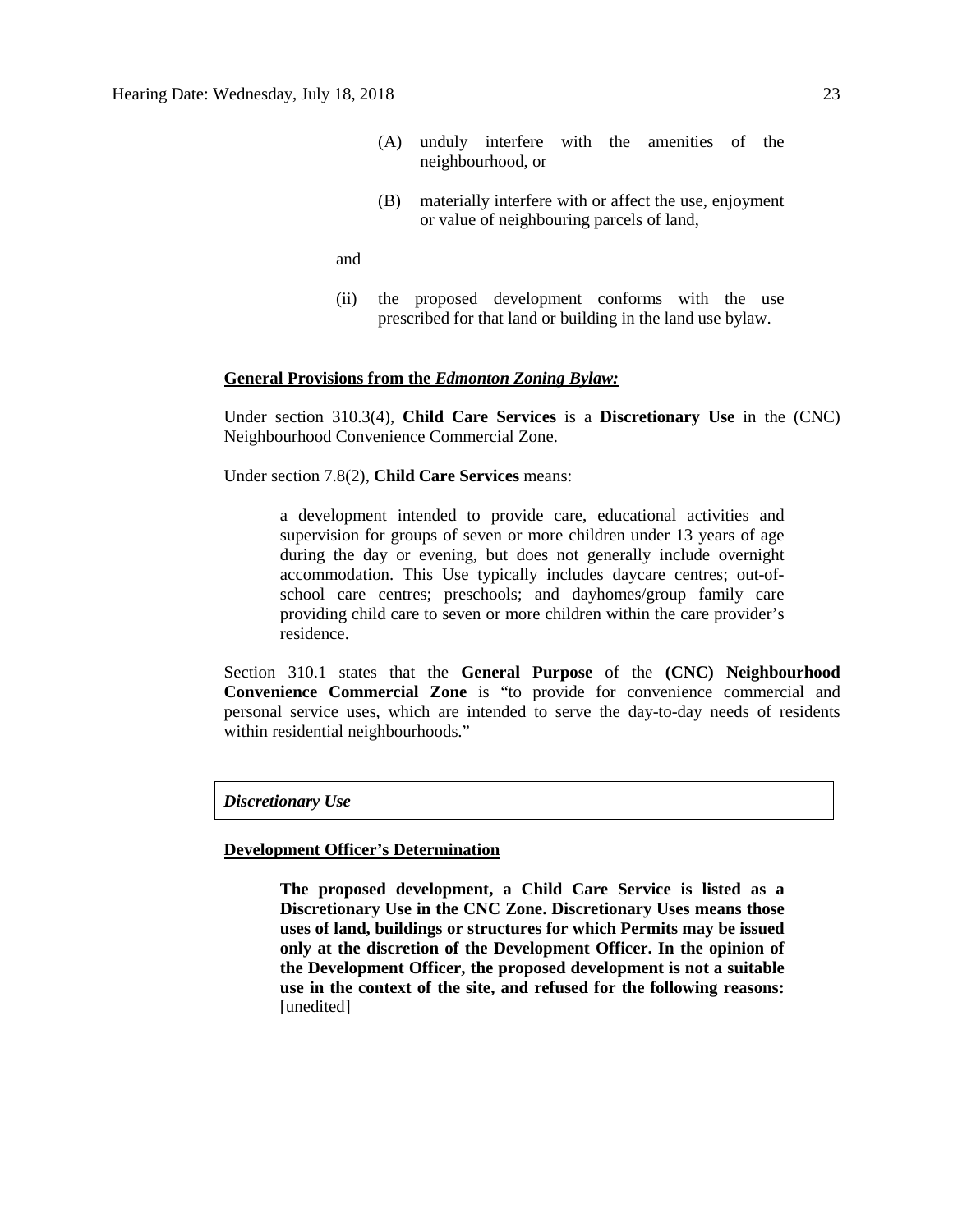#### *Location requirements*

Section  $80.2(a)(v)$  states:

No portion of a Child Care Services Use, including the building bay and on-Site outdoor play space, where provided, shall be located adjacent to a building bay with an approved development permit for the following Uses:

v. Rapid Drive-through Vehicle Services

#### **Development Officer's Determination**

**1. Section 80.2.a(v.) - No portion of a Child Care Services Use, including the building bay and on-Site outdoor play space, where provided, shall be located adjacent to a building bay with an approved development permit for Rapid Drive-through Vehicle Services.**

**Notwithstanding that the building for the proposed Child Care Service is not adjacent to the building bay of the Rapid Drive Through, the drive aisle for the queuing spaces is adjacent to the building bay of the Child Care Service. In the opinion of the Development Officer, this locational scenario to the Child Care Service would create even more of a safety concern than the building bay adjacent to the Rapid Drive through bay.** [unedited]

*(CNC) Neighbourhood Convenience Commercial Zone Development Regulations*

Section 310.4(9) states:

Where Uses, that may in the opinion of the Development Officer, create negative impacts such as noise, light or odours which may be noticeable on adjacent properties, and where the Site containing such Uses is directly adjacent to Sites used or zoned for residential activities, the Development Officer may, at the Development Officer's discretion, require that these potential impacts be minimized or negated. This may be achieved through a variety of measures including: Landscaping; berming or screening, which may exceed the requirements of Section 55 of this Bylaw; noise attenuation measures such as structural soundproofing; downward direction of all exterior lighting on to the proposed development; and any other measures as the Development Officer may deem appropriate.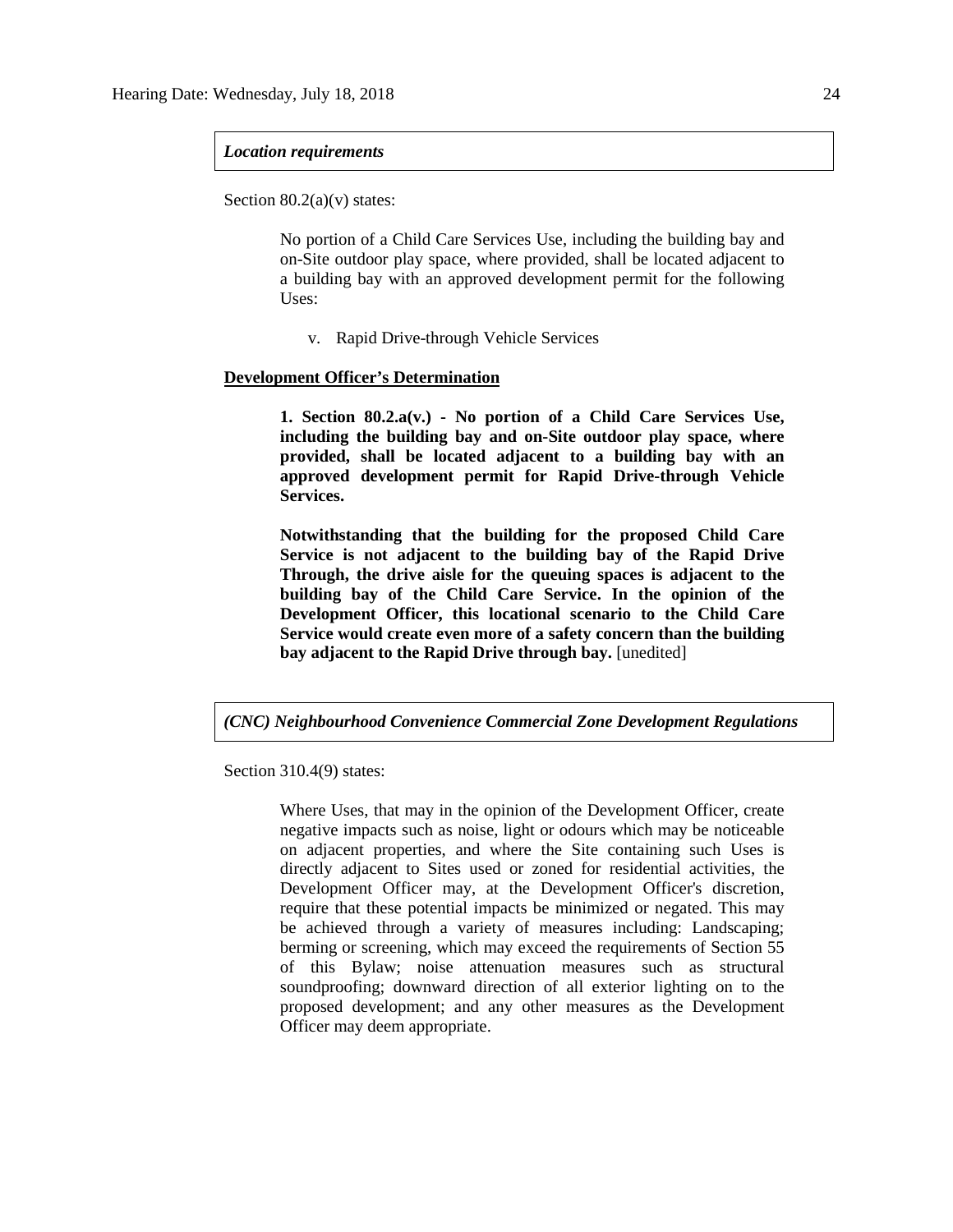#### **Development Officer's Determination**

**2. Section 310.4.9 - Where Uses, that may in the opinion of the Development Officer, create negative impacts such as noise, light or odours which may be noticeable on adjacent properties, and where the Site containing such Uses is directly adjacent to Sites used or zoned for residential activities, the Development Officer may, at the Development Officer's discretion, require that these potential impacts be minimized or negated.**

**The location of the outdoor play area is immediately adjacent to rear yards of existing single detached houses. The applicant has not demonstrated that noise impacts to the abutting residential lots have been mitigated to the satisfaction of the Development Officer.** [unedited]

## *Pick-up/drop-off spaces / Location requirements*

Section 80.2(d) states:

Where Site conditions exist which may negatively impact the Child Care Services Use, including but not limited to trash collection areas, large parking lots, loading docks, rail lines, or arterial public roadways, the applicant shall design the building, entrances, playspaces, landscaping, and Fencing, or similar, to mitigate these conditions to the satisfaction of the Development Officer.

Section 54.2, Schedule 1(A)(31) states the following for Child Care Services:

a) Passenger pick-up/drop-off spaces shall be provided at the rate of 2 pick-up/drop-off spaces for the first 10 children, plus 1 additional pickup/drop-off space for every 10 additional children.

i) Passenger pick-up/drop-off spaces shall be designated with signs to reserve the parking spaces for Child Care Service pick-up/dropoff, to the satisfaction of the Development Officer.

ii) Passenger pick-up/drop-off spaces shall be located as close as possible to the main entrance used by the Child Care Service, and shall not be located further than 100 m from the main entrance used by the Child Care Service. The distance between the farthest parking space in the pickup/drop-off area and the main entrance of the Child Care Service shall be measured along the shortest publically accessible pedestrian route.

iii) An on-street loading zone shall satisfy a portion of the passenger pick-up/drop-off parking space requirement without a variance if the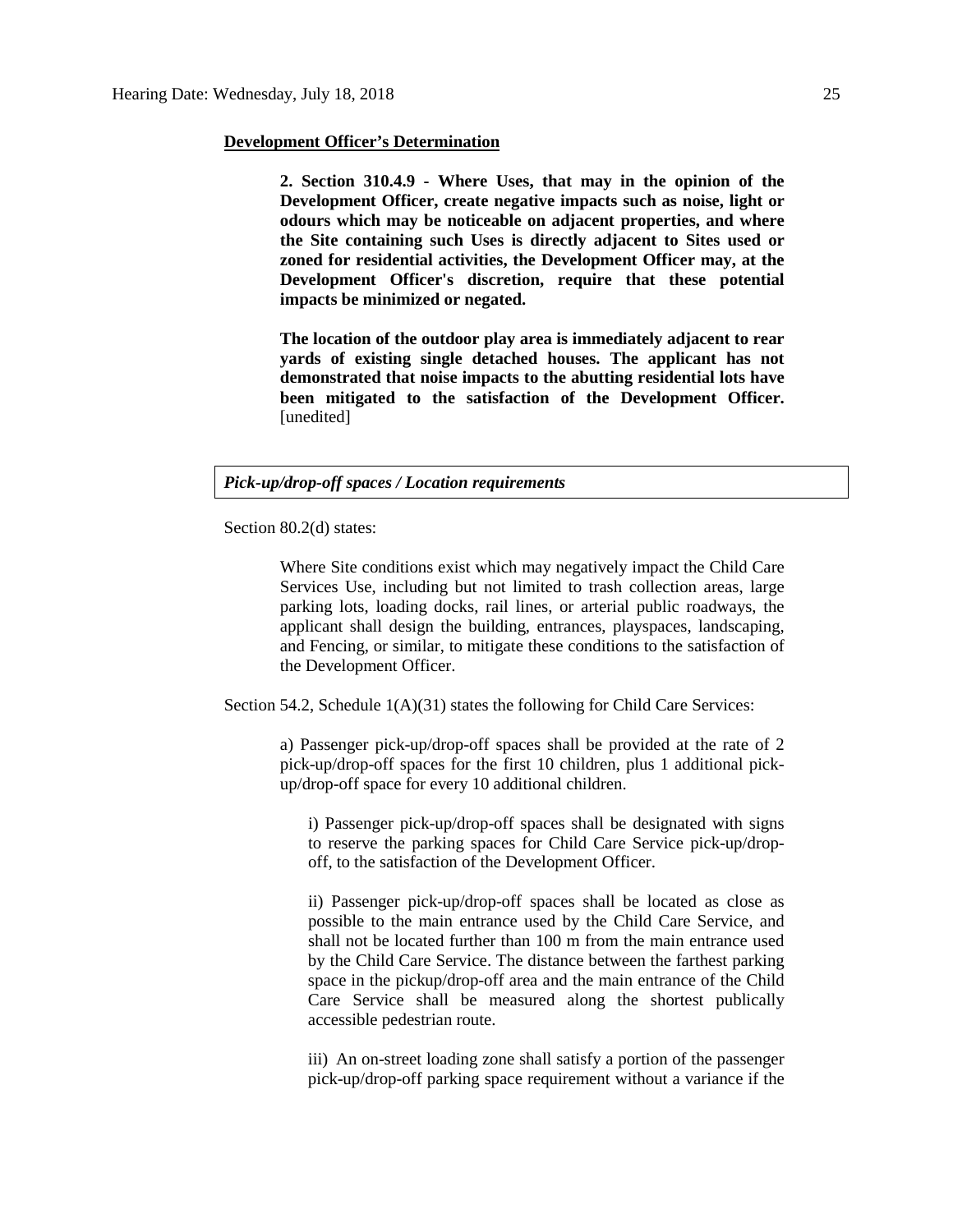Development Officer, after consultation with Transportation Operations, is satisfied with the proposal.

- b) employee parking shall be provided at the rate of:
	- i) 1 parking space per 100.0 m2 of Floor Area; or
	- ii) 1 parking space per 360.0 m2 of Floor Area where the Child Care Service is proposed within 400 m of an LRT Station, Transit Centre, Transit Avenue, or all Lots within the boundaries of the Oliver Area Redevelopment Plan, as adopted by Bylaw 11618, as amended, or all Lots within the boundaries of the Strathcona Area Redevelopment Plan, as adopted by Bylaw 11890, as amended; or
	- iii) Where the Child Care Service is for a dayhome/group family care providing care to 7 or more children within the residence of the child care provider, 1 parking space for each non-resident employee, in addition to the parking required for the primary Dwelling. Where a Front Yard Driveway provides access to a parking space that is not within the Front Yard, the Development Officer may consider this Driveway as the provision of a parking space that is in tandem.

# **Development Officer's Determination**

**3. Section 54.2 Schedule 1(31) - Passenger pick-up/drop-off spaces shall be located as close as possible to the main entrance used by the Child Care Service, and Section 80(2)(d) - Where Site conditions exist which may negatively impact the Child Care Services Use, including but not limited to trash collection areas, large parking lots, loading docks, rail lines, or arterial public roadways, the applicant shall design the building, entrances, playspaces, landscaping, and Fencing, or similar, to mitigate these conditions to the satisfaction of the Development Officer.**

**The proposed location of the passenger pick-up/drop-off spaces require children to cross the main access drive aisle of the site, and the queuing drive aisle for the Rapid Drive Through Vehicle Service facility, which creates a safety concern and is contrary to Section 54.2 Schedule 1(31) and 80(2)(d).** [unedited]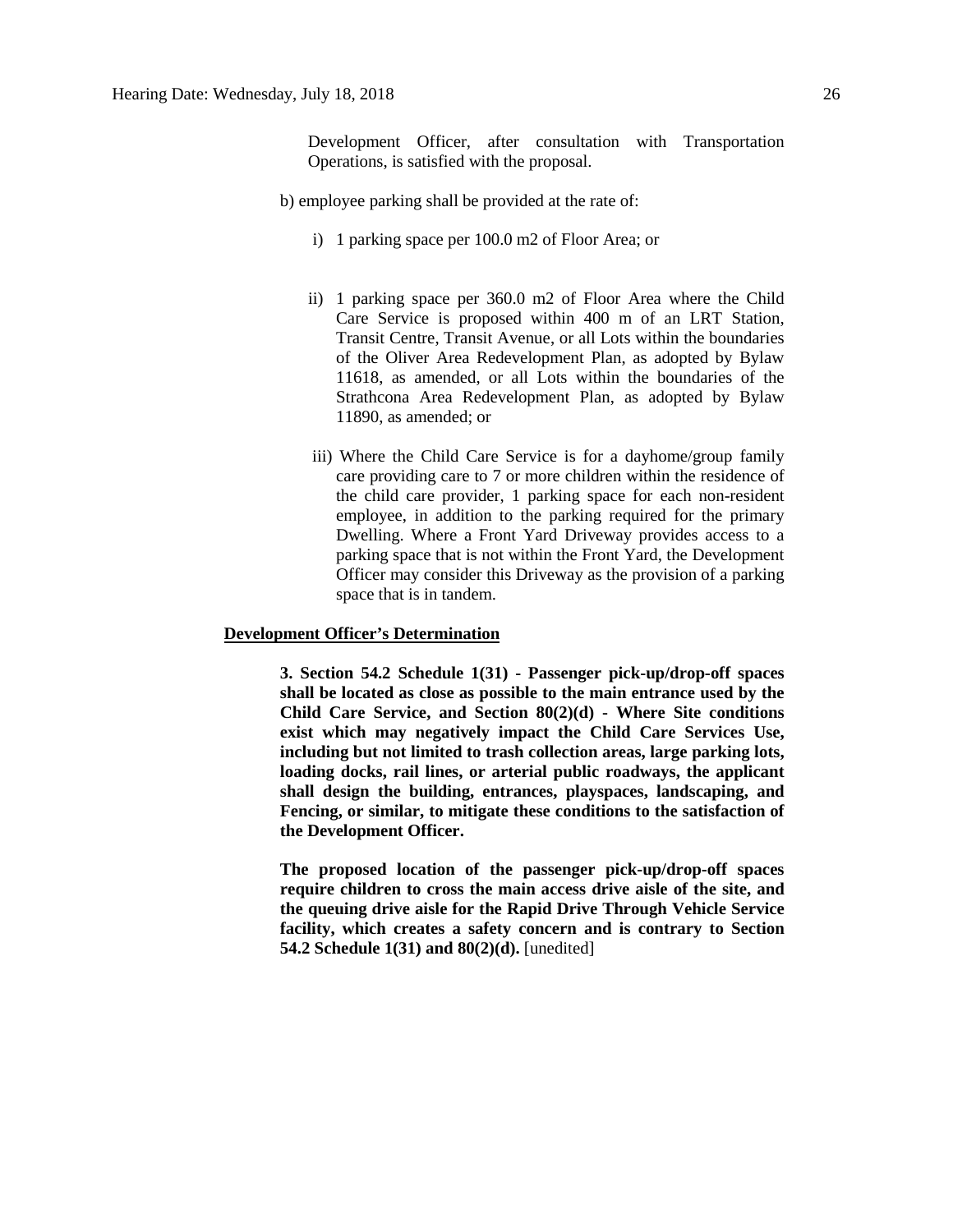$\mathbf{r}$ 

| <b>Previous Subdivision and Development Appeal Board Decision</b> |                                                                                                                                                                                                                                                                                  |                                                                                                                                                                                                                                                                                                                                                                                                                                                                                                                                |  |  |  |
|-------------------------------------------------------------------|----------------------------------------------------------------------------------------------------------------------------------------------------------------------------------------------------------------------------------------------------------------------------------|--------------------------------------------------------------------------------------------------------------------------------------------------------------------------------------------------------------------------------------------------------------------------------------------------------------------------------------------------------------------------------------------------------------------------------------------------------------------------------------------------------------------------------|--|--|--|
| <b>Application Number</b>                                         | <b>Description</b>                                                                                                                                                                                                                                                               | <b>Decision</b>                                                                                                                                                                                                                                                                                                                                                                                                                                                                                                                |  |  |  |
| $SDAB-D-16-236$                                                   | To construct 3 commercial<br>use buildings (Building A:<br>General<br>Retail<br>Use,<br>Building B: Rapid Drive-<br>through Vehicle Service<br>Use, Building C: General<br>Retail Stores on main floor<br>and Professional Financial<br>and Office Support Use on<br>2nd floor). | October 7, 2016; The appeal is<br>ALLOWED and the decision<br>of the Development Authority<br>REVOKED.<br>The<br>is.<br>development is GRANTED as<br>applied for the Development<br>Authority, subject<br>to<br>CONDITIONS<br>and<br>the<br>following VARIANCE:<br>minimum<br>The<br>allowable<br>number of Loading spaces of<br>3 per Section 54.4,<br>Schedule 3 of the Edmonton<br>Zoning Bylaw is varied to<br>allow a deficiency of 1,<br>thereby decreasing the<br>minimum required<br>2<br>to<br>Loading spaces. $\Box$ |  |  |  |

# Notice to Applicant/Appellant

Provincial legislation requires that the Subdivision and Development Appeal Board issue its official decision in writing within fifteen days of the conclusion of the hearing.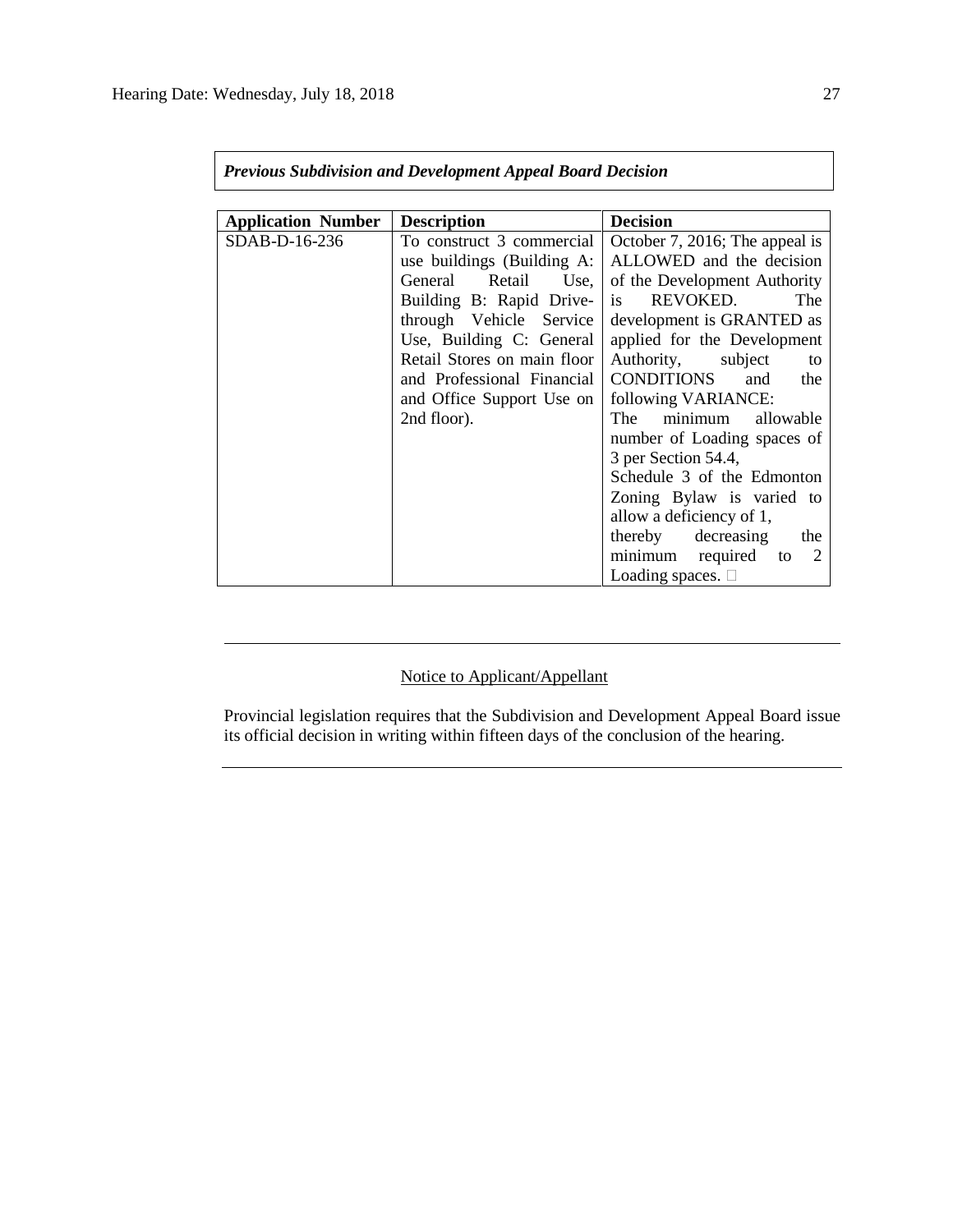| <b>difficultion</b>                                                                             |                                                  | Project Number: 224518430-025<br><b>Application Date:</b><br>MAY 31, 2018 |
|-------------------------------------------------------------------------------------------------|--------------------------------------------------|---------------------------------------------------------------------------|
| <b>Application for</b>                                                                          |                                                  | Printed:<br>June 19, 2018 at 11:42 AM<br>1 of 2<br>Page:                  |
|                                                                                                 | <b>Major Development Permit</b>                  |                                                                           |
| This document is a Development Permit Decision for the development application described below. |                                                  |                                                                           |
| <b>Applicant</b>                                                                                | Property Address(es) and Legal Description(s)    |                                                                           |
|                                                                                                 | 16720 - 76 STREET NW<br>Plan 0423131 Blk 1 Lot 1 |                                                                           |
|                                                                                                 | <b>Specific Address(es)</b>                      |                                                                           |
|                                                                                                 | Building: 7630 - 167 AVENUE NW                   |                                                                           |
|                                                                                                 |                                                  |                                                                           |
| <b>Scope of Application</b>                                                                     |                                                  |                                                                           |
| To change the Use from General Retail Stores to Child Care Services (78 Children).              |                                                  |                                                                           |
| <b>Permit Details</b>                                                                           |                                                  |                                                                           |
| Class of Permit:                                                                                | Contact Person:                                  |                                                                           |
| Gross Floor Area (sq.m.):                                                                       | Lot Grading Needed?: N                           |                                                                           |
| New Sewer Service Required: N                                                                   | NumberOfMainFloorDwellings:                      |                                                                           |
| Site Area (sq. m.): 4277                                                                        | Stat. Plan Overlay/Annex Area: (none)            |                                                                           |
| I/We certify that the above noted details are correct.                                          |                                                  |                                                                           |
| Applicant signature:                                                                            |                                                  |                                                                           |
| <b>Development Application Decision</b>                                                         |                                                  |                                                                           |
| Refused                                                                                         |                                                  |                                                                           |
|                                                                                                 |                                                  |                                                                           |
|                                                                                                 |                                                  |                                                                           |
|                                                                                                 |                                                  |                                                                           |
|                                                                                                 |                                                  |                                                                           |
|                                                                                                 |                                                  |                                                                           |
|                                                                                                 |                                                  |                                                                           |
|                                                                                                 |                                                  |                                                                           |
|                                                                                                 |                                                  |                                                                           |
|                                                                                                 |                                                  |                                                                           |
|                                                                                                 |                                                  |                                                                           |
|                                                                                                 |                                                  |                                                                           |
|                                                                                                 |                                                  |                                                                           |
|                                                                                                 |                                                  |                                                                           |
|                                                                                                 |                                                  |                                                                           |
|                                                                                                 |                                                  |                                                                           |
|                                                                                                 |                                                  |                                                                           |
|                                                                                                 |                                                  |                                                                           |
|                                                                                                 |                                                  |                                                                           |
|                                                                                                 |                                                  |                                                                           |
|                                                                                                 |                                                  |                                                                           |
|                                                                                                 |                                                  |                                                                           |
|                                                                                                 | THIS IS NOT A PERMIT                             |                                                                           |
|                                                                                                 |                                                  |                                                                           |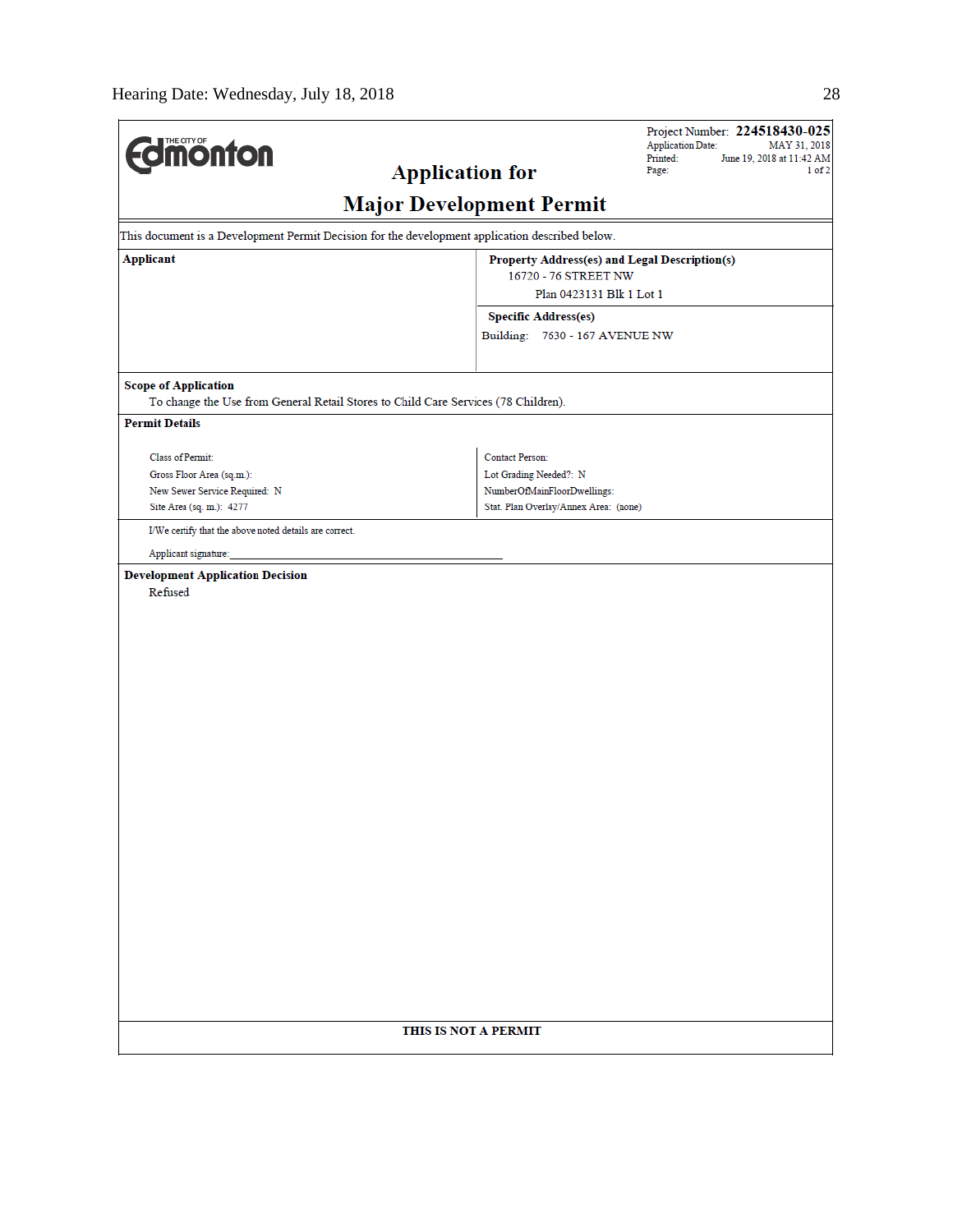|                                                                         |                                                                                                                                                                                                                                                                               |                                 |          | Project Number: 224518430-025<br><b>Application Date:</b>                                                                                                                                                                                                                                                                                                                                                                                                                                                                                                     | MAY 31, 2018                            |  |  |
|-------------------------------------------------------------------------|-------------------------------------------------------------------------------------------------------------------------------------------------------------------------------------------------------------------------------------------------------------------------------|---------------------------------|----------|---------------------------------------------------------------------------------------------------------------------------------------------------------------------------------------------------------------------------------------------------------------------------------------------------------------------------------------------------------------------------------------------------------------------------------------------------------------------------------------------------------------------------------------------------------------|-----------------------------------------|--|--|
| <b>monton</b>                                                           |                                                                                                                                                                                                                                                                               | <b>Application for</b>          |          | Printed:<br>Page:                                                                                                                                                                                                                                                                                                                                                                                                                                                                                                                                             | June 19, 2018 at 11:42 AM<br>$2$ of $2$ |  |  |
|                                                                         |                                                                                                                                                                                                                                                                               | <b>Major Development Permit</b> |          |                                                                                                                                                                                                                                                                                                                                                                                                                                                                                                                                                               |                                         |  |  |
| <b>Reason for Refusal</b>                                               |                                                                                                                                                                                                                                                                               |                                 |          |                                                                                                                                                                                                                                                                                                                                                                                                                                                                                                                                                               |                                         |  |  |
| following reasons:                                                      |                                                                                                                                                                                                                                                                               |                                 |          | The proposed development, a Child Care Service is listed as a Discretionary Use in the CNC Zone. Discretionary Uses means those<br>uses of land, buildings or structures for which Permits may be issued only at the discretion of the Development Officer. In the<br>opinion of the Development Officer, the proposed development is not a suitable use in the context of the site, and refused for the                                                                                                                                                      |                                         |  |  |
| Services.                                                               |                                                                                                                                                                                                                                                                               |                                 |          | 1. Section 80.2.a(v.) - No portion of a Child Care Services Use, including the building bay and on-Site outdoor play space, where<br>provided, shall be located adjacent to a building bay with an approved development permit for Rapid Drive-through Vehicle                                                                                                                                                                                                                                                                                                |                                         |  |  |
| building bay adjacent to the Rapid Drive through bay.                   |                                                                                                                                                                                                                                                                               |                                 |          | Notwithstanding that the building for the proposed Child Care Service is not adjacent to the building bay of the Rapid Drive<br>Through, the drive aisle for the queuing spaces is adjacent to the building bay of the Child Care Service. In the opinion of the<br>Development Officer, this locational scenario to the Child Care Service would create even more of a safety concern than the                                                                                                                                                               |                                         |  |  |
| impacts be minimized or negated.                                        |                                                                                                                                                                                                                                                                               |                                 |          | 2. Section 310.4.9 - Where Uses, that may in the opinion of the Development Officer, create negative impacts such as noise, light or<br>odours which may be noticeable on adjacent properties, and where the Site containing such Uses is directly adjacent to Sites used or<br>zoned for residential activities, the Development Officer may, at the Development Officer's discretion, require that these potential                                                                                                                                          |                                         |  |  |
|                                                                         | The location of the outdoor play area is immediately adjacent to rear yards of existing single detached houses. The applicant has not<br>demonstrated that noise impacts to the abutting residential lots have been mitigated to the satisfaction of the Development Officer. |                                 |          |                                                                                                                                                                                                                                                                                                                                                                                                                                                                                                                                                               |                                         |  |  |
| satisfaction of the Development Officer.                                |                                                                                                                                                                                                                                                                               |                                 |          | 3. Section 54.2 Schedule 1(31) - Passenger pick-up/drop-off spaces shall be located as close as possible to the main entrance used<br>by the Child Care Service, and Section 80(2)(d) - Where Site conditions exist which may negatively impact the Child Care Services<br>Use, including but not limited to trash collection areas, large parking lots, loading docks, rail lines, or arterial public roadways, the<br>applicant shall design the building, entrances, playspaces, landscaping, and Fencing, or similar, to mitigate these conditions to the |                                         |  |  |
| Section 54.2 Schedule 1(31) and 80(2)(d).                               |                                                                                                                                                                                                                                                                               |                                 |          | The proposed location of the passenger pick-up/drop-off spaces require children to cross the main access drive aisle of the site, and<br>the queuing drive aisle for the Rapid Drive Through Vehicle Service facility, which creates a safety concern and is contrary to                                                                                                                                                                                                                                                                                      |                                         |  |  |
| <b>Rights of Appeal</b><br>through 689 of the Municipal Government Act. |                                                                                                                                                                                                                                                                               |                                 |          | The Applicant has the right of appeal within 21 days after the date on which the decision is made, as outlined in Section 683                                                                                                                                                                                                                                                                                                                                                                                                                                 |                                         |  |  |
| Issue Date: Jun 19, 2018<br>Fees                                        | Development Authority: KIM, JENNIFER                                                                                                                                                                                                                                          |                                 |          |                                                                                                                                                                                                                                                                                                                                                                                                                                                                                                                                                               |                                         |  |  |
|                                                                         | <b>Fee Amount</b>                                                                                                                                                                                                                                                             | <b>Amount Paid</b>              | Receipt# | <b>Date Paid</b>                                                                                                                                                                                                                                                                                                                                                                                                                                                                                                                                              |                                         |  |  |
| Major Dev. Application Fee                                              | \$326.00                                                                                                                                                                                                                                                                      | \$326.00                        | 05064297 | May 31, 2018                                                                                                                                                                                                                                                                                                                                                                                                                                                                                                                                                  |                                         |  |  |
| <b>Total GST Amount:</b>                                                | \$0.00                                                                                                                                                                                                                                                                        |                                 |          |                                                                                                                                                                                                                                                                                                                                                                                                                                                                                                                                                               |                                         |  |  |
| <b>Totals for Permit:</b>                                               | \$326.00                                                                                                                                                                                                                                                                      | \$326.00                        |          |                                                                                                                                                                                                                                                                                                                                                                                                                                                                                                                                                               |                                         |  |  |
|                                                                         |                                                                                                                                                                                                                                                                               |                                 |          |                                                                                                                                                                                                                                                                                                                                                                                                                                                                                                                                                               |                                         |  |  |
|                                                                         |                                                                                                                                                                                                                                                                               | THIS IS NOT A PERMIT            |          |                                                                                                                                                                                                                                                                                                                                                                                                                                                                                                                                                               |                                         |  |  |
|                                                                         |                                                                                                                                                                                                                                                                               |                                 |          |                                                                                                                                                                                                                                                                                                                                                                                                                                                                                                                                                               |                                         |  |  |